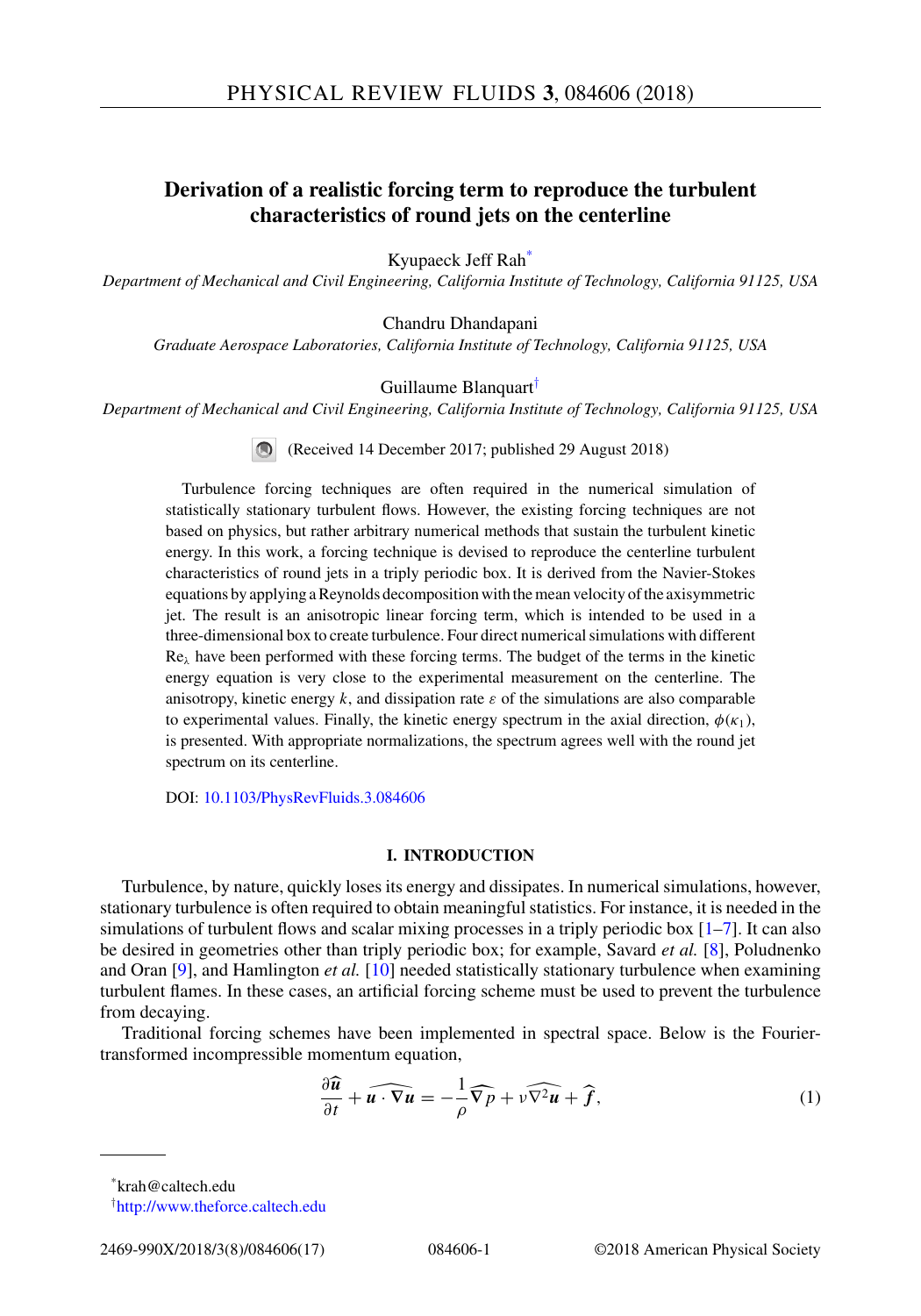where *u* is the velocity, *ρ* is density, *p* is pressure, and *ν* is kinematic viscosity. The operator  $\hat{\cdot}$ denotes a Fourier transformation.  $f$  is the forcing term that prevents the turbulence from decaying. In the literature, mainly three categories of forcing schemes can be found.

In the first category, a forcing term  $f(k, t) = c(k, t)\hat{u}(k, t)$  is used for certain chosen wave-<br>when shalls. For example, Chosel at  $s^1$ , [3] and Certicated L1 anglied the following foreing to number shells. For example, Ghosal *et al.* [\[3\]](#page-14-0) and Carati *et al.* [\[4\]](#page-14-0) applied the following forcing to all the modes in the wave-number shell  $|\kappa| \leq \kappa_f$ :

$$
\widehat{f}(\kappa, t) = \varepsilon \frac{\widehat{u}(\kappa, t)}{N |\widehat{u}(\kappa, t)|^2},
$$
\n(2)

where  $\varepsilon$  is the average dissipation rate, N is the number of modes in the wave-number shell, and  $\kappa_f$  is the maximum wave number subjected to forcing. Both simulations of Ghosal and Carati used  $\kappa_f = 2\kappa_{\min}$ , where  $\kappa_{\min}$  is the minimum wave number determined by the domain size.

The second class of schemes maintains the energy of certain wave-number shells at a constant level for all time steps. For instance, Chasnov [\[5\]](#page-14-0) and Sullivan *et al.* [\[6\]](#page-14-0) kept the energy constant in the wave-number shell  $|\kappa| \le \kappa_f$ . Chasnov used  $\kappa_f = 2\kappa_{\min}$  and Sullivan used  $\kappa_f = 2\sqrt{2}\kappa_{\min}$ . This method assumes that the higher wave-number flow structure should not be changed much and that the energy should pass down to the smaller scales. Seror *et al.* [\[7\]](#page-15-0) maintained the total kinetic energy at a constant level by injecting the lost energy into the wave numbers at  $|\kappa| \leq 5\kappa_{\min}$  for each time step. This was achieved by forcing

$$
\widehat{u}^{n+1}(\kappa) = \sqrt{1 + \frac{\Delta E}{\int_{\kappa_{\min}}^{\kappa_{\max}} E(\kappa) d\kappa}} \widehat{u}^*(\kappa), \tag{3}
$$

where  $\hat{u}^{n+1}(\kappa)$  is the Fourier coefficient at time  $(n+1)\Delta t$  for  $|\kappa| \leq 5\kappa_{\min}$ , and  $\hat{u}^*(\kappa)$  is the Fourier coefficient computed by integrating the Navier-Stokes equation with  $\hat{u}^n(\kappa)$  as an initial condition.  $\Delta E$  is the lost energy, and  $\kappa_{\text{max}} = 5\kappa_{\text{min}}$ .

Stochastic schemes have also been devised for the forcing term. Eswaran and Pope [\[11\]](#page-15-0) developed the following expression:

$$
\widehat{f}(\kappa, t) = \widehat{b}(\kappa, t) - \frac{\kappa(\kappa \cdot \widehat{b}(\kappa, t))}{\kappa \cdot \kappa},
$$
\n(4)

where  $\boldsymbol{b}$  is a complex vector-valued stochastic process based on Uhlenbeck-Ornstein random process [\[12\]](#page-15-0). This expression is the projection of the stochastic process onto the plane normal to *κ*. The forcing term is only applied for  $|\kappa| \le \kappa_f$ . Two values of  $\kappa_f$ ,  $\sqrt{2}\kappa_{\min}$  and  $2\sqrt{2}\kappa_{\min}$ , were tested for the simulations of Eswaran and Pope. Alvelius [\[13\]](#page-15-0) also formulated a random force:

$$
\widehat{f}(\kappa, t) = A_{\text{ran}}(\kappa, t) e_1(\kappa) + B_{\text{ran}}(\kappa, t) e_2(\kappa),
$$
\n(5)

where  $e_1$  and  $e_2$  are unit vectors orthogonal to each other and to  $\kappa$ , and  $A_{\text{ran}}$  and  $B_{\text{ran}}$  are random complex numbers determined by the prescribed force spectrum.

As shown above, there have been various forcing methods in spectral space to create statistically stationary turbulence. However, these spectral forcing schemes are not applicable to nonperiodic boundary condition cases, and it is difficult to implement in numerical simulations based on the momentum equations in physical space. Furthermore, these methods are not developed to represent any practical flows. They sustain the turbulent energy of velocity fields, yet they are rather arbitrary numerical methods.

The objective of the current study is to develop a forcing scheme to produce a turbulent flow whose characteristics resemble those of a practical flow. Any turbulent flow can be chosen as a target. In this investigation, however, we aim to reproduce the turbulence in the centerline region of fully developed turbulent round jets. In other words, the purpose is to imitate the local turbulent characteristics of axisymmetric jets at  $r = 0$ . It is not our goal to derive a source term for the entire region of a round jet.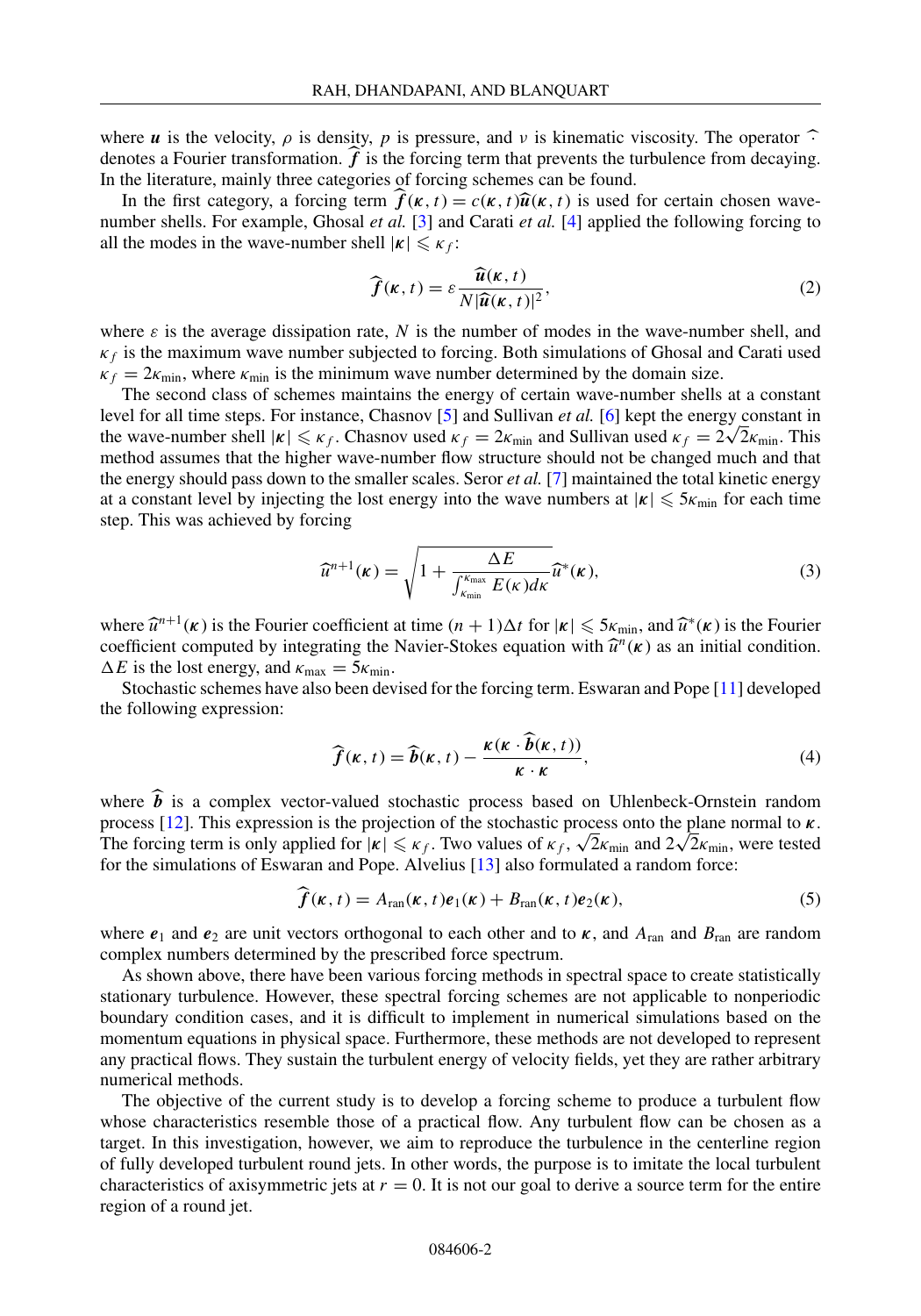<span id="page-2-0"></span>The objective will be accomplished by adopting the linear forcing term of Lungdren [\[14\]](#page-15-0). After a review of Lundgren's forcing scheme in Sec. II, we derive our forcing method in Sec. [III.](#page-3-0) The results are presented in Sec. [IV.](#page-8-0)

## **II. REVIEW OF LUNDGREN'S LINEAR FORCING TERM AND MOTIVATION**

The linear forcing scheme, suggested by Lundgren [\[14\]](#page-15-0) and further explored by Rosales and Meneveau [\[15\]](#page-15-0), is different from the other spectral schemes. The essential difference, as described at the end of Sec. [I,](#page-0-0) is that the forcing term is applied in physical space instead of in spectral space. Since the forcing term of the current study takes a similar form, this linear method is reviewed in detail first.

Let us consider the Reynolds decomposition,  $u = \overline{u} + u'$ , where  $\overline{u}$  is the mean velocity and  $u'$  is the fluctuating velocity. The momentum equation for the velocity fluctuation can be obtained from the original Navier-Stokes equation after subtracting the mean of the equation:

$$
N(\overline{u} + u') - N(\overline{u} + u'). \tag{6}
$$

This gives

$$
\frac{\partial u'}{\partial t} + \overline{u} \cdot \nabla u' + u' \cdot \nabla \overline{u} + u' \cdot \nabla u' - \nabla \cdot \overline{u'u'} = -\frac{1}{\rho} \nabla p' + \nu \nabla^2 u',\tag{7}
$$

where *N* is the set of Navier-Stokes equations and  $p'$  is the pressure fluctuation. The overline  $\overline{\cdot}$ denotes ensemble averaging.

The third term,  $u' \cdot \nabla \overline{u}$ , appears as an energy production term in the kinetic energy equation. Lundgren argued that since this production term is proportional to *u* , a source term in physical space should have the following form:

$$
f = Au',\tag{8}
$$

where *A* is an arbitrary constant. Then, the resultant momentum equation is

$$
\frac{\partial u'}{\partial t} + u' \cdot \nabla u' = -\frac{1}{\rho} \nabla p' + \nu \nabla^2 u' + Au'.
$$
 (9)

This isotropic source term provides a continuous energy injection at all scales, maintaining the turbulence at a statistically stationary state.

The kinetic energy equation can be derived by multiplying *u'* to Eq. (9):

$$
\frac{\partial k}{\partial t} + \mathbf{u}' \cdot \nabla k = -\frac{1}{\rho} \nabla \cdot \mathbf{u}' p' + \nu \nabla^2 k - \varepsilon + 2Ak,\tag{10}
$$

where  $k = \frac{1}{2}u' \cdot u'$  is the kinetic energy,  $\varepsilon = 2vS_{ij}S_{ij}$  is the energy dissipation rate, and  $S_{ij}$  $\frac{1}{2}(\frac{\partial u'_i}{\partial x_j} + \frac{\partial u'_j}{\partial x_i})$  is the strain-rate tensor. Since spatial derivatives of the volumetric average quantities are zero for statistically homogeneous flows, the following relation can be derived:

$$
\frac{\partial \langle k \rangle}{\partial t} = -\langle \varepsilon \rangle + 2A \langle k \rangle, \tag{11}
$$

where  $\langle \cdot \rangle$  is the volumetric averaging. In homogeneous flows, volume averaging is equivalent to ensemble averaging. Then, it follows that *A* determines the ratio of the average turbulent kinetic energy to the average energy dissipation rate for statistically stationary turbulence; i.e.,

$$
A = \frac{\langle \varepsilon \rangle}{2 \langle k \rangle}.
$$
 (12)

Lundgren examined one term in Eq. (7) and proposed a generic expression,  $f = Au'$ , for the forcing term in Eq. (8). However, all the terms in Eq. (7) could be examined by using mean velocity information of practical turbulent flows.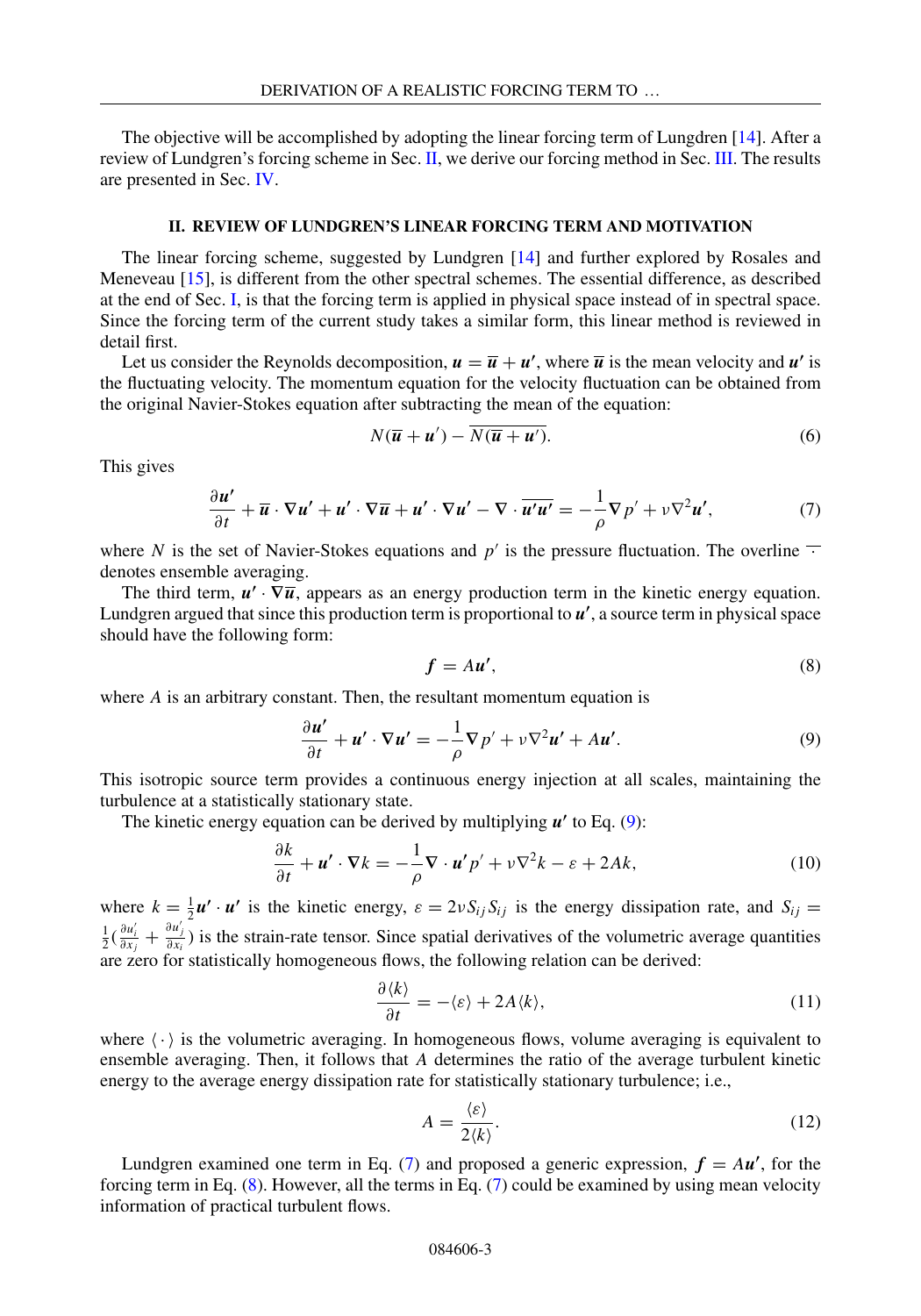#### **III. PROPOSED FORCING TERM**

<span id="page-3-0"></span>The new forcing term is meant to replicate the turbulent characteristics of round jets in a triply periodic cubic box, in which the flow is statistically homogeneous with zero mean velocity. A periodic geometry is convenient to compute statistics and perform spectral analyses.

#### **A. Review of turbulent jets**

A typical turbulent jet consists of three zones: the potential core, the transition zone, and the fully developed self-similar zone. The velocity in the self-similar zone can be expressed as a function of the centerline velocity,  $U_c$ , and the similarity variable,  $\eta = r/x$ , where r is the radial distance and *x* is the axial distance. It has been shown that  $U_c$  scales as  $1/x$  in the self-similar region by many experiments [\[16–20\]](#page-15-0).

Abramovich [\[21\]](#page-15-0) and Pope [\[16\]](#page-15-0) used a stream function theory to describe the mean velocity of axisymmetric turbulent jets. The result is shown below:

$$
\overline{u}_x = U_c \frac{F'(\eta)}{\eta},\tag{13}
$$

$$
\overline{u}_r = U_c \bigg[ F'(\eta) - \frac{1}{\eta} F(\eta) \bigg],\tag{14}
$$

where  $F(\eta)$  is a function to be determined. Abramovich and Pope used different expressions for  $F(\eta)$  to fit the experimental velocity profiles. However, the two expressions yield the same velocity gradient matrix, when evaluated at the centerline of a certain location *xo*:

$$
\nabla \overline{u}(x = x_o, \eta = 0) = \begin{bmatrix} -\frac{U_c}{x_o} & 0 & 0\\ 0 & \frac{1}{2}\frac{U_c}{x_o} & 0\\ 0 & 0 & \frac{1}{2}\frac{U_c}{x_o} \end{bmatrix}.
$$
 (15)

In the self-similar region, the fluctuating velocity is also a function of the centerline velocity and the similarity variable only. More important,

$$
\sqrt{\left\langle u_i^{\prime 2} \right\rangle} = U_c f_i(\eta), \tag{16}
$$

as demonstrated by many experiments [\[16–20\]](#page-15-0). Thus,  $\sqrt{\langle u_i'^2 \rangle}/U_c$  must only be a function of *η*. The summation convention over repeated indices is not adopted here.

# **B. Derivation of the forcing term**

Theoretically, Eqs.  $(13)$ – $(15)$  can be applied to Eq.  $(7)$ , to remove the  $\overline{u}$  terms and obtain the momentum equation for the fluctuating velocities. However, the resulting turbulent flow would not be statistically homogeneous; indeed,  $\mathbf{u}'$  decreases as  $1/x$  in a turbulent jet. It is thus preferable to normalize first  $u'$  with  $x/x_0$ . Then,

$$
\boldsymbol{u}^* = \frac{x}{x_o} \boldsymbol{u}' = \frac{x}{x_o} (\boldsymbol{u} - \overline{\boldsymbol{u}}), \tag{17}
$$

where  $\boldsymbol{u}$  is the original velocity of the jet, and the asterisk  $*$  denotes the normalized quantity. With this normalization, the continuity equation, when evaluated at  $x = x<sub>o</sub>$ , would have a nonzero term on the right-hand side as below:

$$
\nabla \cdot \boldsymbol{u}^* = \frac{u_x^*}{x_o}.
$$
 (18)

Although it is possible to perform a numerical simulation with an extra term in the continuity equation, it is preferred not to, for practical reasons. Thus, we propose the following normalization in lieu of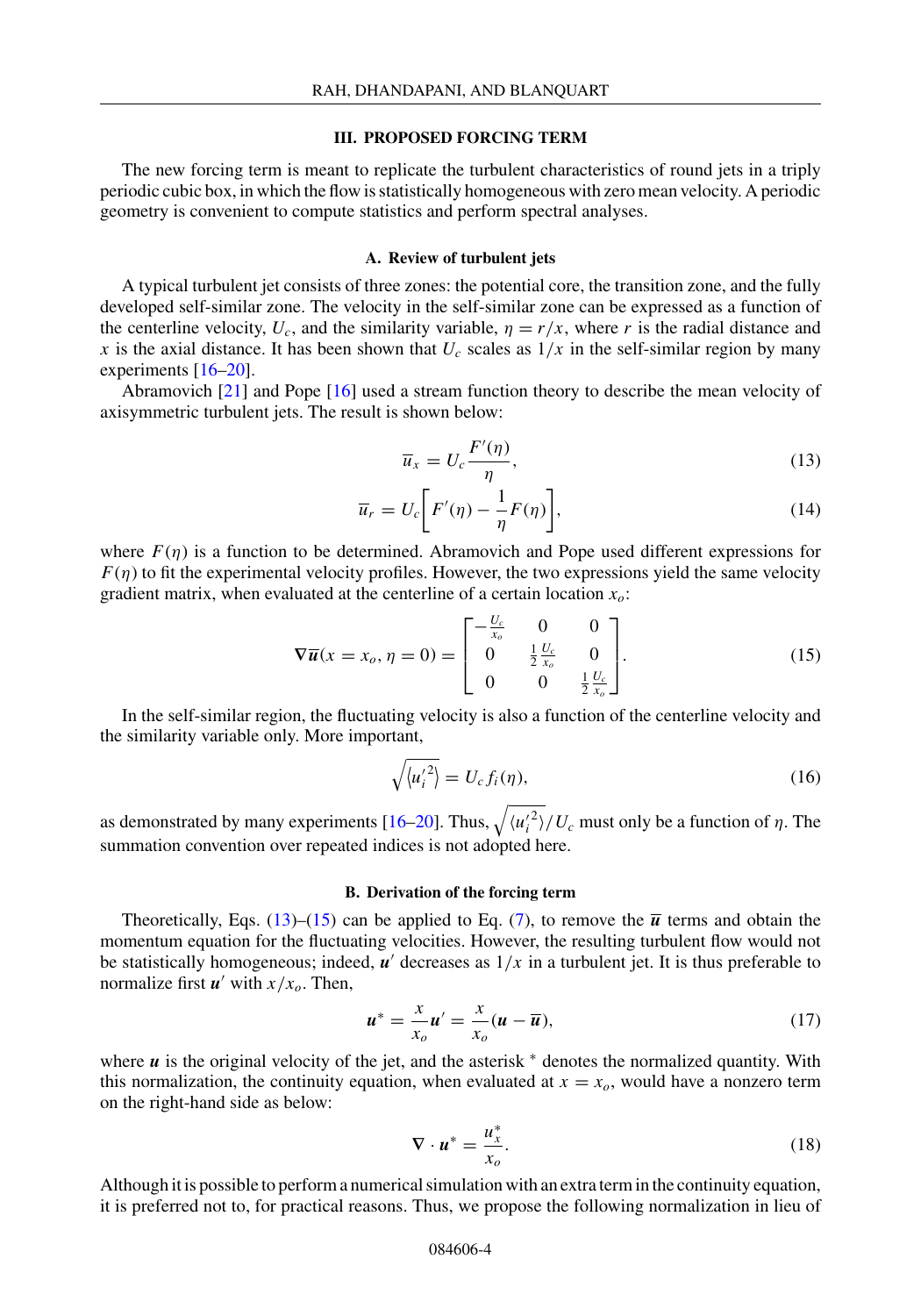<span id="page-4-0"></span>Eq. [\(17\)](#page-3-0):

$$
u_x^* = \frac{x}{x_o}(u_x - \overline{u}_x) \exp\left(1 - \frac{x}{x_o}\right), \quad u_i^* = \frac{x}{x_o}(u_i - \overline{u}_i). \tag{19}
$$

 $u_i$  denotes either of the transverse velocities.

Now, Eqs. [\(13\)](#page-3-0)–[\(15\)](#page-3-0) and (19) can be applied to Eq. [\(7\)](#page-2-0). The terms are evaluated on the centerline at a certain location  $x<sub>o</sub>$ , leading to the following equations:

(1) Continuity:

$$
\nabla \cdot \mathbf{u}^* = 0. \tag{20}
$$

(2) Longitudinal direction:

$$
\frac{D u_x^*}{Dt} + \boldsymbol{u}^* \cdot \nabla u_x^* + \frac{1}{\rho} \frac{\partial p}{\partial x} - \nu \nabla^2 u_x^* = \nabla \cdot \overline{\boldsymbol{u}^* u_x^*} + \nu \frac{u_x^*}{x_o^2} + \frac{U_c}{x_o} u_x^*.
$$
 (21)

(3) Transverse directions:

$$
\frac{Du_i^*}{Dt} + \boldsymbol{u}^* \cdot \nabla u_i^* + \frac{1}{\rho} \frac{\partial p}{\partial x_i} - \nu \nabla^2 u_i^*.
$$
  
=  $\nabla \cdot \overline{\boldsymbol{u}^* u_i^*} + \nu \left[ 2 \frac{u_i^*}{x_o^2} - \frac{2}{x_o} \frac{\partial u_i^*}{\partial x} \right] - \frac{\overline{u}_x^* u_i^*}{x_o} + \frac{u_x^* u_i^*}{x_o} + \frac{1}{2} \frac{U_c}{x_o} u_i^*.$  (22)

The vector notation applies to all three directions, and  $u_i^*$  and  $x_i$  apply to either of the transverse directions. The material derivative is defined as  $\frac{D}{Dt} = \frac{\partial}{\partial t} + U_c \frac{\partial}{\partial x}$ , which provides the effect of a Galilean transformation. This  $\frac{D}{Dt}$  will be used as the time derivative in the computations.

Several terms on the right-hand side (RHS) of Eqs. (21) and (22) are negligible, as compared to the other terms. First,  $vu_i^*/x_o^2 \ll U_c u_i^*/x_o$  for high-Reynolds-number flows. In fact, the ratio  $U_c x_o/v$  is proportional to the jet Reynolds number  $Re_D = U_o D/v$ , based on the exit nozzle velocity,  $U_o$ , and the nozzle diameter, *D* [\[21\]](#page-15-0). Similarly,  $\frac{v}{x_o}$  $\frac{\partial u_i^*}{\partial x} \ll u^* \cdot \nabla u_i^*$ . The ratio of the two terms is of the same magnitude as the local turbulent Reynolds number. In addition,  $\nabla \cdot \mathbf{u}^* u_i^*$  and  $u_x^* u_i^* / x_o$ appear as  $u_i^* \nabla \cdot u^* u_i^*$  and  $u_i^* u_x^* u_i^* / x_o$ , respectively, in the kinetic energy equation. They do not contribute to the mean kinetic energy, because  $u_i^* \equiv 0$ .  $u_x^* u_j^* / x_o$ , on the other hand, appears as  $u_x^* u_i^{*2}/x_o$  in the kinetic energy equation. The magnitude of  $u_x^* u_i^{*2}/x_o$  can be compared to that of  $\frac{1}{2} \frac{U_c}{x_o} u_i^*$ . According to experiments [\[19,20,22\]](#page-15-0), the value of  $u'_x u_i'^2/U_c^3$  is 0.0010–0.0017, and that of  $\frac{u_i^2}{U_c^2}$  is 0.036–0.050. Then, the ratio of  $\frac{u_x u_i^2}{x_o}$  to  $\frac{1}{2} \frac{U_c}{x_o} \frac{u_i^2}{u_i^2}$  ranges from 0.040 to 0.094. Although the governing equations are for the normalized quantities,  $u_i^*$ , we will assume here that turbulent parameters of  $u_i^*$  are comparable to those of  $u_i'$ . Thus, we will conclude that  $u_x^*u_i^*/x_o$  is also negligible. With these simplifications, the only terms significantly contributing to the production of kinetic energy are  $\frac{U_c}{x_o} u_x^*$  in Eq. (21) and  $\frac{1}{2} \frac{U_c}{x_o} u_i^*$  in Eq. (22). Thus, only these RHS terms in the momentum equations are retained; the other terms are removed.

The final governing equations for *u*<sup>∗</sup> are as follows:

(1) Continuity:

$$
\nabla \cdot \mathbf{u}^* = 0. \tag{23}
$$

(2) Longitudinal direction:

$$
\frac{Du_x^*}{Dt} + \boldsymbol{u}^* \cdot \nabla u_x^* + \frac{1}{\rho} \frac{\partial p}{\partial x} - \nu \nabla^2 u_x^* = \frac{U_c}{x_o} u_x^*.
$$
 (24)

(3) Transverse directions:

$$
\frac{Du_i^*}{Dt} + \boldsymbol{u}^* \cdot \nabla u_i^* + \frac{1}{\rho} \frac{\partial p}{\partial x_i} - \nu \nabla^2 u_i^* = \frac{1}{2} \frac{U_c}{x_o} u_i^*.
$$
\n(25)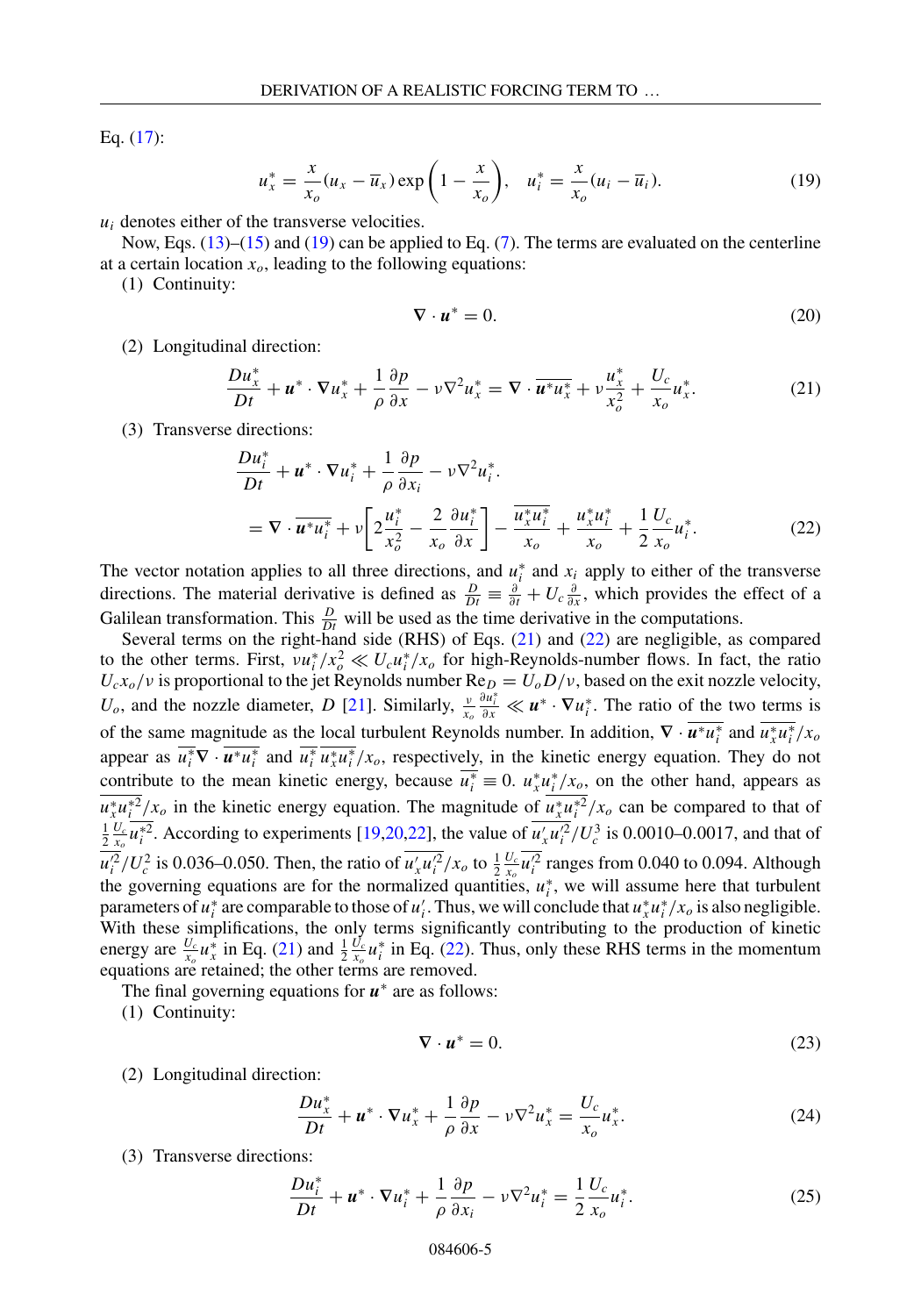<span id="page-5-0"></span>

|              | Mean flow                          | Advection normalization | Continuity normalization |
|--------------|------------------------------------|-------------------------|--------------------------|
| Longitudinal | $\frac{U_c}{x_o} u_x^*$            | $\frac{U_c}{x_o} u_x^*$ | $-\frac{U_c}{x_o}u_x$    |
| Transverse   | $-\frac{1}{2}\frac{U_c}{x_o}u_i^*$ | $\frac{U_c}{x_o} u_i^*$ |                          |

TABLE I. Sources of the forcing term.

(4) Ensemble-averaged kinetic energy:

$$
\frac{D\langle k^* \rangle}{Dt} = -\langle \varepsilon^* \rangle + \frac{U_c}{x_o} \bigg\langle k^* + \frac{u_x^{*2}}{2} \bigg\rangle, \tag{26}
$$

where  $\langle \varepsilon^* \rangle = 2\nu \langle S^*_{ij} S^*_{ij} \rangle = \nu \langle \frac{\partial u_i^*}{\partial x_j} \rangle$ *∂u*<sup>\*</sup><sub>*i*</sub></sub> is the energy dissipation rate, and  $S_{ij}^* = \frac{1}{2}(\frac{\partial u_i^*}{\partial x_j} + \frac{\partial u_j^*}{\partial x_i})$  is the strain-rate tensor. It is important to note that the magnitude of the source terms is determined by two simple experimental parameters, *Uc* and *xo*.

The sources of this forcing term are summarized below:

(1) Longitudinal direction:

$$
\text{Production:} \quad -\boldsymbol{u}' \cdot \nabla \overline{u}_x|_{x=x_o} = \frac{U_c}{x_o} \frac{x_o}{x} e^{\frac{x}{x_o} - 1} u_x^* \bigg|_{x=x_o} = \frac{U_c}{x_o} u_x^*,\tag{27}
$$

$$
\text{Advection}: \quad -\overline{\boldsymbol{u}} \cdot \nabla u_x'|_{x=x_o} = -U_c \frac{\partial}{\partial x} \left( \frac{x_o}{x} e^{\frac{x}{x_o} - 1} u_x^* \right) \bigg|_{x=x_o} = \frac{U_c}{x_o} u_x^* - \frac{U_c}{x_o} u_x^* - \frac{U_c}{\partial x} u_x^* \tag{28}
$$

(2) Transverse directions:

Production: 
$$
-\mathbf{u}' \cdot \nabla \overline{u}_i|_{x=x_o} = -\frac{1}{2} \frac{U_c}{x_o} \frac{x_o}{x} u_i^* \bigg|_{x=x_o} = -\frac{1}{2} \frac{U_c}{x_o} u_i^*,
$$
 (29)

$$
\text{Advection}: \quad -\overline{\boldsymbol{u}} \cdot \nabla u_i'|_{x=x_o} = -U_c \frac{\partial}{\partial x} \left( \frac{x_o}{x} u_i^* \right) \bigg|_{x=x_o} = \frac{U_c}{x_o} u_i^* - \frac{U_c}{\partial x} \frac{\partial u_i^*}{\partial x}.\tag{30}
$$

The  $U_c \frac{\partial u_i^*}{\partial x}$  terms do not appear in the governing equations, as they are combined with  $\frac{\partial u_i^*}{\partial t}$  to make  $\frac{Du_i^*}{Dt}$ .

Essentially, the source term from *production* is generated by the gradient of the mean flow,  $\nabla \overline{u}$ . The source term from *advection*, on the other hand, is generated by two normalizations,  $\frac{x_o}{x}$  and the exponential one. Since  $u'$  decreases as the mean flow travels in *x* direction, the  $\frac{x_o}{x}$  normalization is intended to convert this advection effect into a source term. Thus, this normalization will be called *advection normalization*. The *e*(*x/xo*−1) normalization is a mathematical technique to remove the extra source term in the continuity equation, Eq. [\(18\)](#page-3-0). This will be called *continuity normalization*. All three contributions are summarized in Table I.

The source terms from the mean flow make this forcing scheme seem as simulating an axisymmetric expansion, but the two normalizations are essential to the derivation. The first normalization takes into account the decrease of  $u'$  along the axial direction, and the second one maintains its continuity. The source terms from the two normalizations, with a combination with the mean flow terms, create turbulence in a three-dimensional (3D) box that is similar to the centerline of a round jet.

## **C. Properties of the forcing scheme**

Three key observations must be made about the derived forcing scheme.

First, this current forcing term is the result of applying the physical laws of a practical turbulent flow. The other forcing schemes introduced in Sec. [I](#page-0-0) did not directly reflect the physical situations, but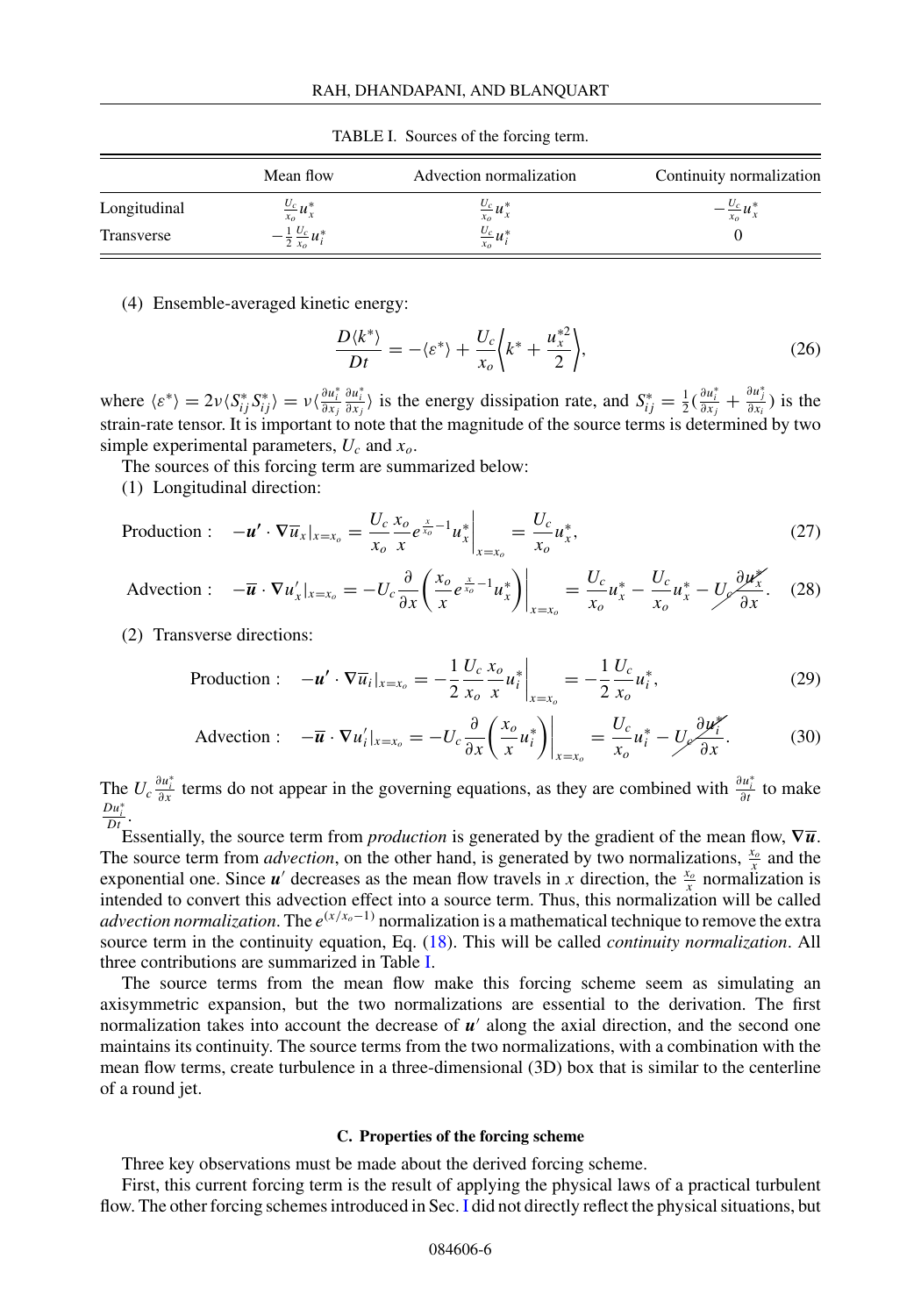<span id="page-6-0"></span>rather devised some arbitrary numerical methods to maintain the turbulence. Even Lundgren's linear forcing scheme introduced in Sec. [II](#page-2-0) was theoretical; it was not specific to any flow configurations. The isotropic turbulence generated by this forcing is not close to any practical types of flows. In the present derivation, on the other hand, the physics of a practical flow is considered.

Second, the resultant source term is a linear forcing term. It may have been expected from the form of the term  $u' \cdot \nabla \overline{u}$  that the source term should be linear, but the additional normalizations also yield linear terms. Also, this new source term is a forcing term in physical space, not in spectral space. This physical forcing also injects energy throughout all the scales. It is essentially different from other spectral forcing schemes that often restrict the energy injection to narrow wave-number regions.

Third, the forcing term is anisotropic; it is twice as strong in one direction as in the other directions. Lundgren's forcing term is also linear, but it is isotropic. Real flows rarely approach isotropy at the large scale. The anisotropic forcing in the current study is qualitatively consistent with the anisotropy of turbulent jets, in which the fluctuating velocity is stronger in one direction.

### **D.** *A priori* **analysis and simulation procedure**

As detailed in Ref. [\[2\]](#page-14-0), for triply periodic direct numerical simulations (DNS) with Lundgren's linear source term in physical space, the average values of some turbulent parameters, such as the kinetic energy  $k$  and the dissipation rate  $\varepsilon$ , can be predicted by analyzing the kinetic energy equation. The same analysis is applied to the current investigation.

First, by applying the condition of statistical stationarity ( $\frac{\partial}{\partial t} = 0$ ) on the kinetic energy equation, Eq. [\(26\)](#page-5-0) reduces to

$$
\langle \varepsilon^* \rangle = \frac{U_c}{x_o} \bigg\langle k^* + \frac{u_x^{*2}}{2} \bigg\rangle. \tag{31}
$$

It shows the balance between energy dissipation and energy production.

Let  $k_0$  and  $\varepsilon_0$  denote the expected values for the kinetic energy and dissipation rate, respectively. Also, the integral length scale is defined as

$$
l = \frac{(\langle \mathbf{u}' \cdot \mathbf{u}' \rangle / 3)^{3/2}}{\varepsilon_o} = \frac{\left(\frac{2}{3}k_o\right)^{3/2}}{\varepsilon_o}.
$$
 (32)

Using this definition with Eq.  $(31)$ ,  $k<sub>o</sub>$  and  $\varepsilon<sub>o</sub>$  may be expressed as

$$
k_o = \frac{27}{8} \frac{U_c^2}{x_o^2} \left( 1 + \frac{\langle u_x^{*2} \rangle}{\langle u^{*2} \rangle} \right)^2 l^2
$$
 (33)

and

$$
\varepsilon_o = \frac{27}{8} \frac{U_c^3}{x_o^3} \left( 1 + \frac{\langle u_x^{*2} \rangle}{\langle u^{*2} \rangle} \right)^3 l^2,
$$
\n(34)

where  $U_c$  and  $x_o$  are input values related to a particular experimental setup. The ratio  $\langle u_x^* \rangle / \langle u^{*2} \rangle$ and the integral length scale are outputs of the numerical simulations, which are unknown *a priori*. As will be shown later in Sec. [IVB,](#page-8-0) they are found to be constant across a wide range of Reynolds numbers and given by

$$
l \approx 0.24L,\tag{35}
$$

$$
\frac{\langle u_x^{*2} \rangle}{\langle u^{*2} \rangle} \approx 0.49,\tag{36}
$$

where  $L$  is the computational domain width. The integral length scale evaluated from any 3D box of turbulence is a function of the box size, and the ratio of *l* to *L* is determined by the forcing term.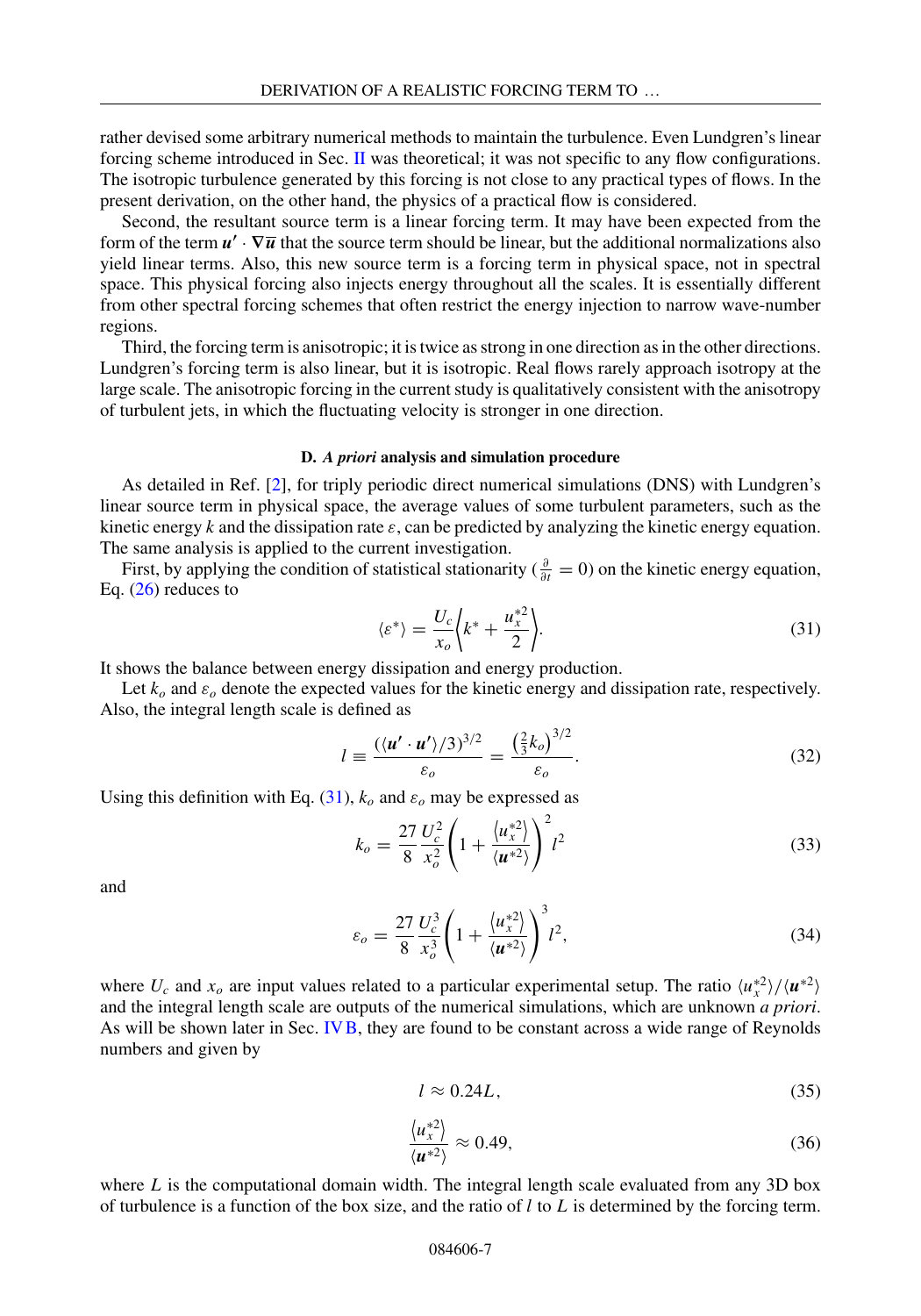<span id="page-7-0"></span>Rosales and Meneveau [\[15\]](#page-15-0) found that  $l \approx 0.19L$ , when Lundgren's linear forcing term is used. For spectral methods, *l/L* ranges from 0.15 to 0.30.

It is well accepted that the integral length scale is proportional to the downstream distance. According to Pope [\[16\]](#page-15-0),  $l \approx 0.0962x_0$  in a turbulent jet experiment. However, it should be noted that this approximation varies by experiments, mainly due to the different estimations of  $\varepsilon$ , as later shown in Sec. [IV D.](#page-11-0) In this study,  $l = 0.0962x<sub>o</sub>$  is used to determine the domain width. Since we want the periodic DNS to have the same integral length scale as the experiments, we should set the size of the computational domain as

$$
L = 0.399x_o. \tag{37}
$$

The procedure of conducting the DNS in the current investigation can be summarized as follows:

- (1) Find the centerline velocity  $U_c$  and the axial location  $x_o$  of the target experiment.
- (2) Use the ratio of  $U_c$  and  $x_o$  to determine the source term for the DNS.
- (3) Use  $x_o$  to determine the length of the DNS cubic box, as  $L = 0.399x_o$ .
- (4) Perform the DNS in a triply periodic configuration.

These various *a priori* values are compared against actual values from turbulent jet experiments and simulations in Sec. [IV D.](#page-11-0)

#### **E. Reynolds numbers**

The root-mean-square velocity fluctuation,  $u_{\text{rms}}$ , the Taylor microscale,  $\lambda$ , and the Taylormicroscale Reynolds number, Re*λ*, are defined as

$$
u_{\rm rms} = \sqrt{\frac{2k}{3}},\tag{38}
$$

$$
\lambda = \sqrt{15\frac{\nu}{\varepsilon}} u_{\rm rms},\tag{39}
$$

$$
Re_{\lambda} = \frac{\lambda u_{\rm rms}}{\nu}.
$$
 (40)

The entire turbulent flow can be represented by Re*λ*. Once appropriate normalizations are applied to the dimensional parameters,  $\text{Re}_{\lambda}$  is the only free input parameter for the triply periodic DNS [\[2,](#page-14-0)[15\]](#page-15-0). Re<sub>λ</sub> can also be predicted *a priori*, as  $k_o$  and  $\varepsilon_o$  are predicted in Sec. IIID:

$$
\operatorname{Re}_{\lambda}^o = \sqrt{\frac{45}{2\nu} \frac{U_c}{x_o} \left( 1 + \frac{\langle u_x^* \rangle}{\langle u^{*2} \rangle} \right) l^2}.
$$
 (41)

 $\text{Re}_{\lambda}^{\circ}$  is related to the number of grid points in each direction, *N*, and the spatial resolution determined by the dimensionless parameter  $\kappa_{\text{max}} \eta_k$  [\[23\]](#page-15-0).  $\kappa_{\text{max}}$  is the maximum wave number, and  $\eta_k = (v^3/\varepsilon)^{1/4}$  is the Kolmogorov length scale. According to Yeung and Pope [\[24\]](#page-15-0),  $\kappa_{\text{max}} \eta_k = 1.0$ is adequate for low-order velocity statistics, but at least  $\kappa_{\text{max}}\eta_k = 1.5$  is needed for higher order quantities such as dissipation. Since the current study examines higher order statistics as well as low-order ones, we want  $κ_{\text{max}}η_k \geq 1.5$ . In a triply periodic DNS,  $κ_{\text{max}} = πN/L$ . Then, the number of grid points is constrained by the Reynolds number.

$$
N \geqslant \frac{1.5}{15^{\frac{1}{4}}\pi} \frac{L}{l} \text{Re}_{\lambda}^{o^{\frac{3}{2}}}.
$$
\n(42)

This relation has been used *a priori* to determine proper grid resolutions for DNS 1–4 in Sec. [IV A.](#page-8-0)

Finally, the Reynolds number Re*<sup>D</sup>* of the target experiment can be related to Re*<sup>λ</sup>* of the DNS. Since the ratio  $U_c x_o/v$  is proportional to the jet Reynolds number  $\text{Re}_D[21]$  $\text{Re}_D[21]$ ,  $U_c x_o/v = C \text{Re}_D$ , where *C* is a constant typically ranging from 5 to 7 in turbulent round jet experiments [\[19,20,25–28\]](#page-15-0). Then,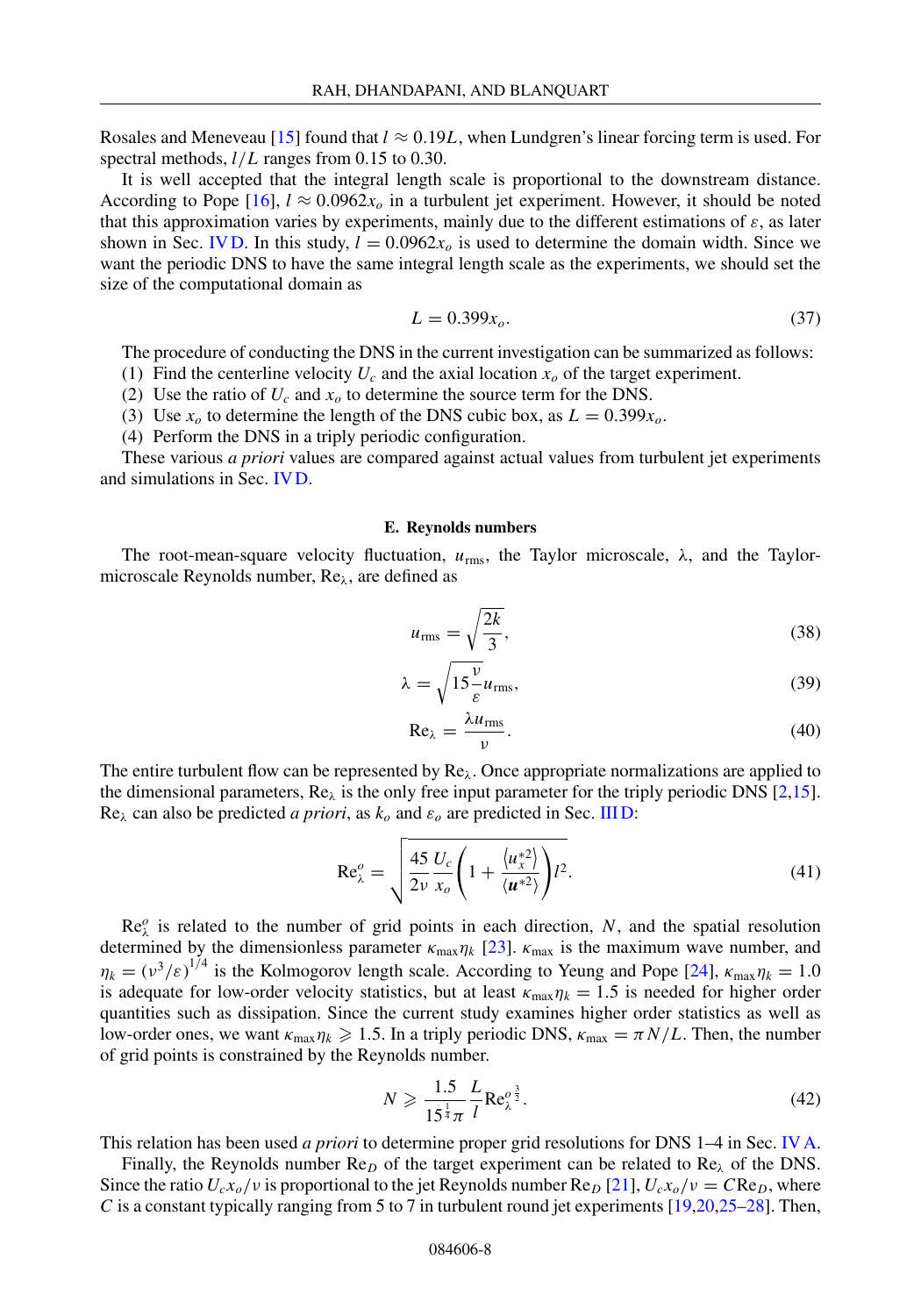<span id="page-8-0"></span>

|                  | Target experiments |          | Simulation parameters |      |        |                |
|------------------|--------------------|----------|-----------------------|------|--------|----------------|
|                  | $U_c[m/s]$         | $x_o[m]$ | Re <sub>D</sub>       | N    | L[m]   | $Re_{\lambda}$ |
| DNS1             | 0.0796             | 0.232    | 3000                  | 192  | 0.0932 | 76             |
| DNS <sub>2</sub> | 2.06               | 0.239    | 5500                  | 256  | 0.0920 | 99             |
| DNS3             | 1.36               | 0.732    | 11000                 | 512  | 0.294  | 140            |
| DNS4             | 1.95               | 1.60     | 37000                 | 1024 | 0.640  | 255            |

TABLE II. Relevant parameters of the target experiments and the corresponding simulations.

it follows from Eq. [\(41\)](#page-7-0) that

$$
\operatorname{Re}_{\lambda}^{o} = \sqrt{\frac{45}{2}C\left(\frac{l}{x_o}\right)^2 \left(1 + \frac{\langle u_x^{*2} \rangle}{\langle u^{*2} \rangle}\right) \operatorname{Re}_D}.
$$
 (43)

This form of relation in a turbulent jet,  $Re_\lambda \sim Re_D^{1/2}$ , was also suggested by Antonia *et al.* [\[29\]](#page-15-0).

## **IV. RESULTS**

#### **A. Simulation framework and parameters**

The governing equations, Eqs.  $(23)$ – $(26)$ , are solved using the NGA [\[30\]](#page-15-0) code. NGA is a threedimensional finite difference solver suitable for variable-density, low-Mach-number, laminar and turbulent flows. It solves the continuity and Navier-Stokes equations in physical space, not in spectral space, while discretely conserving kinetic energy. The Courant-Friedrichs-Lewy condition, CFL  $\leqslant$ 0*.*8, has been imposed for all the simulations in the current paper.

The initial velocity fields are randomly generated, following the method used by Eswaran and Pope [\[11\]](#page-15-0). The velocity fields are subject to the continuity constraint and conformed to a specified Passot-Pouquet energy spectrum [\[31\]](#page-15-0). A detailed explanation can be found in [\[32\]](#page-15-0).

Four simulations have been conducted at different Reynolds numbers. The relevant parameters are shown in Table II. The target experiment of DNS1 is Webster *et al.* [\[27\]](#page-15-0); DNS2, Vouros and Panidis [\[26\]](#page-15-0); DNS3, Panchapakesan and Lumley [\[19\]](#page-15-0); and DNS4, Antonia and Zhao [\[33\]](#page-15-0). Any experiment could be selected, but the limiting factor is the Reynolds number.

As stated in Sec. [III D,](#page-6-0)  $U_c$  and  $x_o$  of each experiment are used to determine the domain width and forcing terms for the simulation. Re*<sup>λ</sup>* is estimated *a priori* according to Eq. [\(41\)](#page-7-0). Finally, *N* is determined according to Eq. [\(42\)](#page-7-0).

#### **B. Temporal fluctuations**

After a transient period, the turbulence statistics under the linear forcing technique asymptotically reaches a unique solution [\[15\]](#page-15-0). Rosales and Meneveau noticed that the turbulent statistics are subject to large oscillations around their respective average values, even when the flow becomes statistically stationary. For the purpose of reducing the magnitudes of such oscillations while retaining the underlying physics, Carroll and Blanquart [\[2\]](#page-14-0) proposed a modification to the linear forcing terms. Since the current study also uses linearly forcing terms, albeit anisotropic, the same modification is used for the simulations DNS 1–4:

(1) Longitudinal direction:

$$
\frac{\varepsilon_o}{\left\langle k^* + \frac{u_x^{*2}}{2} \right\rangle} u_x^*.
$$
\n(44)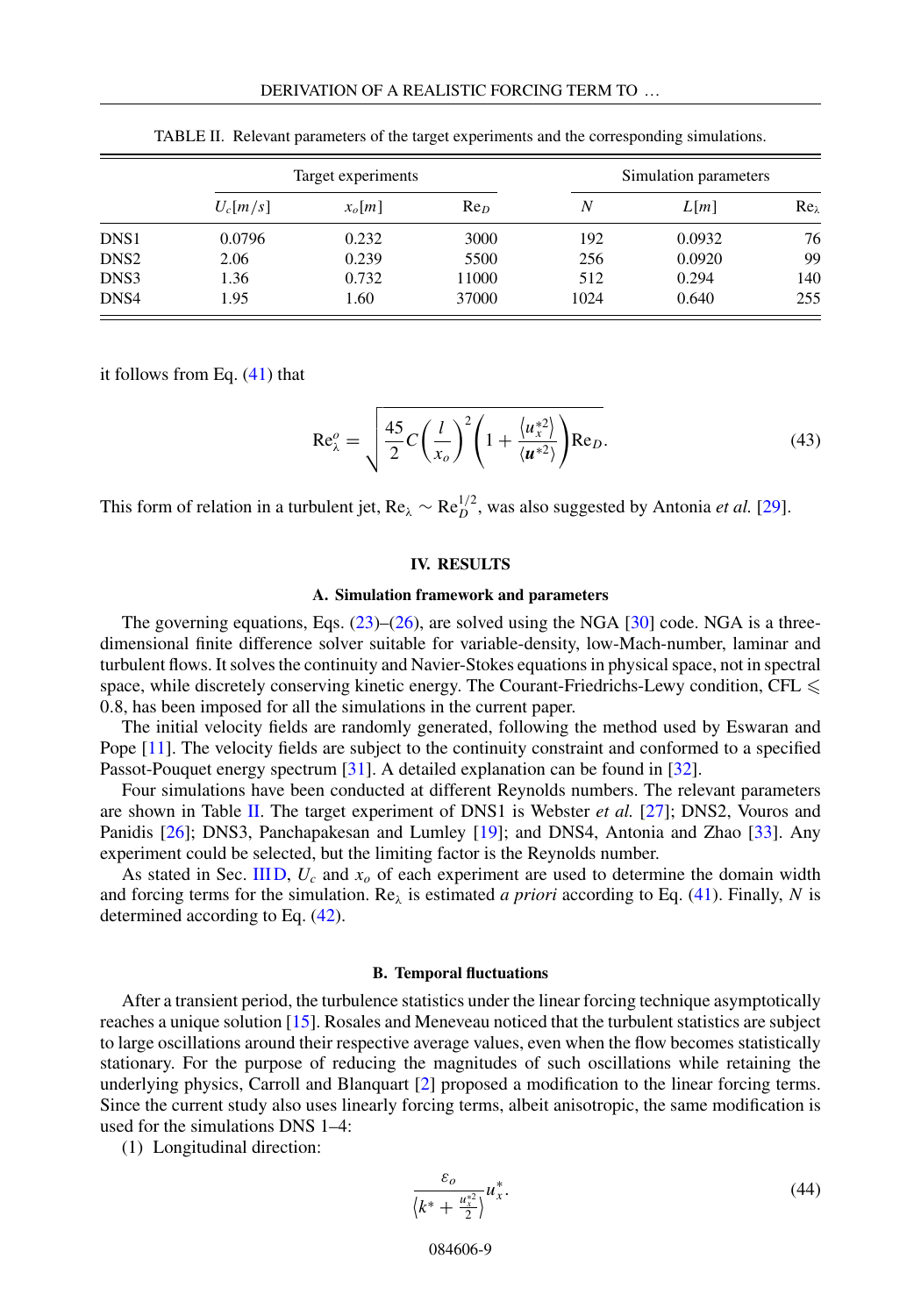

FIG. 1. Temporal fluctuations of turbulent parameters: (a) ratio of the integral length scale, *l*, to the domain width, *L*; (b) anisotropy  $\langle u_x^*^2 \rangle / \langle u^{*2} \rangle$ ; (c) the volume-averaged kinetic energy,  $\langle k^* \rangle$ , with respect to the expected value,  $k_o$ ; (d) the volume-averaged dissipation rate,  $\langle \varepsilon^* \rangle$ , with respect to the expected value,  $\varepsilon_o$ . The parameters are plotted as a function of the time normalized by the *a priori* eddy time scale, *τo*.

(2) Transverse directions:

$$
\frac{1}{2} \frac{\varepsilon_o}{\left(k^* + \frac{u_x^{*2}}{2}\right)} u_i^*.
$$
\n(45)

Figure 1 shows *l*,  $\langle u_x^* \rangle / \langle u^{*2} \rangle$ ,  $\langle k^* \rangle / k_o$ , and  $\langle \varepsilon^* \rangle / \varepsilon_o$ , as a function of the normalized time,  $t / \tau_o$ , where  $\tau_o = k_o/\varepsilon_o$ .  $\tau_o$  is the eddy timescale determined *a priori*. The quantities are spatially averaged over the cubic box at each time step. All of the turbulent parameters reach statistical stationarity after a transient period. The length of the transient periods appears to depend on Re*λ*; simulations with higher Re<sub>λ</sub> have shorter transient periods. For DNS1 with Re<sub>λ</sub> = 76, stationary conditions are attained approximately at  $t/\tau_o = 6$ ; for DNS 4 with Re<sub> $\lambda$ </sub> = 255,  $t/\tau_o = 3$ .

The mean values of the turbulent parameters and the magnitudes of fluctuations over the statistically stationary periods are shown in Table III. The standard deviations are small enough to assume that the velocity fields have reached statistical stationarity.

The mean value of *l/L* is about 0.24, and the mean value of  $\langle u_x^*^2 \rangle / \langle u^{*2} \rangle$  is about 0.49. It indicates that the mean values of the two parameters are independent of Re*λ*, despite the small variations. In addition, Figs. 1(c) and 1(d) display the temporal evolution of  $\langle k^* \rangle$  and  $\langle \varepsilon^* \rangle$  with their respective expected values. Regardless of Re*λ*, the kinetic energy and dissipation rate indeed fluctuate around their expected values with relatively small amplitudes, when the system reaches statistical stationarity. Thus, it shows that the calculations for  $k_0$  and  $\varepsilon_0$  are quite accurate.

TABLE III. Mean values and standard deviations (Mean  $\pm$  SD) of turbulent parameters over the statistically stationary region.

|                  | l/L               | $\langle u_*^{*2} \rangle / \langle u^{*2} \rangle$ | $\langle k^* \rangle / k_o$ | $\langle \varepsilon^* \rangle / \varepsilon_o$ |
|------------------|-------------------|-----------------------------------------------------|-----------------------------|-------------------------------------------------|
| DNS <sub>1</sub> | $0.238 \pm 0.002$ | $0.504 \pm 0.002$                                   | $0.986 \pm 0.011$           | $0.996 \pm 0.006$                               |
| DNS <sub>2</sub> | $0.242 \pm 0.002$ | $0.493 \pm 0.004$                                   | $0.992 \pm 0.012$           | $1.009 \pm 0.012$                               |
| DNS3             | $0.239 \pm 0.002$ | $0.485 \pm 0.003$                                   | $1.002 \pm 0.011$           | $1.001 \pm 0.007$                               |
| DNS4             | $0.244 \pm 0.002$ | $0.490 \pm 0.002$                                   | $1.000 \pm 0.008$           | $0.991 \pm 0.007$                               |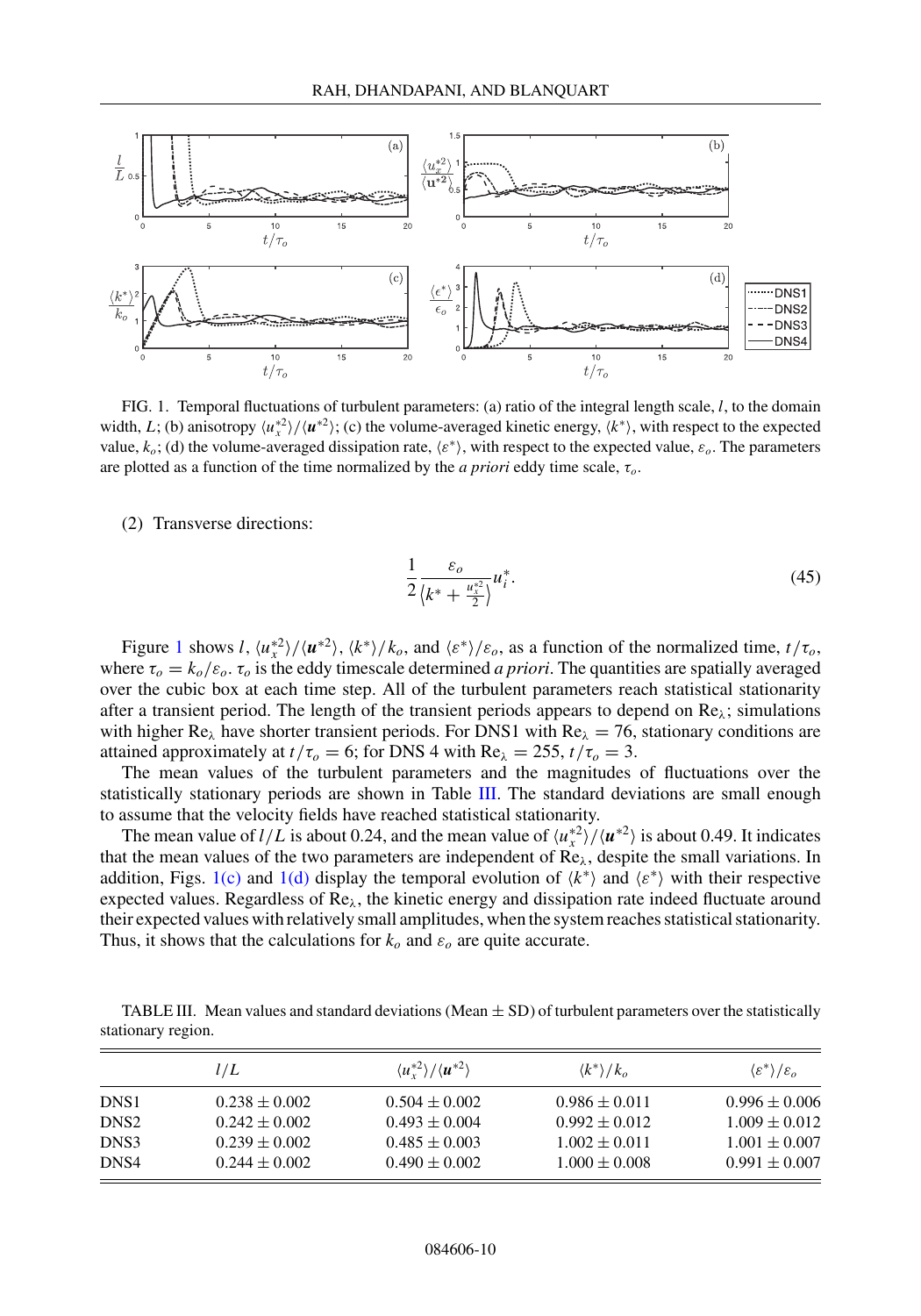#### **C. Validation against experimental data: Energy budget**

<span id="page-10-0"></span>We need to ensure that the simulation quantities, such as  $k^*$  and  $\varepsilon^*$ , are indeed equivalent to the experimental counterparts,  $k$  and  $\varepsilon$ . We start with the turbulent kinetic energy equation:

$$
k = \frac{1}{2}u' \cdot u'\Big|_{x=x_0}
$$
  
=  $\frac{1}{2}\Biggl[\Biggl(\frac{x_o}{x}e^{(\frac{x}{x_o}-1)}u_x^*\Biggr)^2 + \Biggl(\frac{x_o}{x}u_y^*\Biggr)^2 + \Biggl(\frac{x_o}{x}u_z^*\Biggr)^2\Biggr]\Biggr|_{x=x_0}$   
=  $\frac{1}{2}u^*\cdot u^* = k^*.$  (46)

To examine the dissipation rate, let us consider the kinetic energy equation for the full jet derived from Eq. [\(7\)](#page-2-0). Neglecting the pressure term and viscous diffusion, we can write the ensemble-averaged energy equation as

$$
-\langle \mathbf{u}' \cdot \nabla \overline{\mathbf{u}} \cdot \mathbf{u}' \rangle - \overline{\mathbf{u}} \cdot \nabla \langle k \rangle - \nabla \cdot \langle \mathbf{u}' k \rangle - \overline{\varepsilon}_k = 0. \tag{47}
$$

These four terms are named production, advection, diffusion, and dissipation terms from left to right [\[19\]](#page-15-0). The production term is the same for experiment and simulation:

$$
-\langle \mathbf{u}' \cdot \nabla \overline{\mathbf{u}} \cdot \mathbf{u}' \rangle|_{x=x_o} = -\langle \mathbf{u}^* \cdot \nabla \overline{\mathbf{u}} \cdot \mathbf{u}^* \rangle \tag{48}
$$

$$
=\frac{U_c}{x_o}k_o\left(3\frac{\langle u_x^{\prime 2}\rangle}{\langle u^{\prime 2}\rangle}-1\right).
$$
\n(49)

For the advection term, we only apply the *advection normalization*, because *continuity normalization* is a mathematical technique to make the flow divergence free and therefore should not be related to the advection term. Then,

$$
-\overline{\boldsymbol{u}} \cdot \nabla \langle k \rangle|_{x=x_o} = -\overline{\boldsymbol{u}} \cdot \nabla \left\langle \frac{x_o^2}{x^2} k^* \right\rangle|_{x=x_o}
$$
(50)

$$
= \overline{u} \cdot \Sigma \langle k^* \rangle + 2 \frac{U_c}{x_o} k_o.
$$
 (51)

The diffusion term is zero for both experiments and simulations, because these third-order moments are zero:

$$
-\nabla \cdot \langle \mathbf{u}'k \rangle|_{x=x_0} = -\nabla \cdot \langle \mathbf{u}^*k^* \rangle + \frac{3}{2x_0} \langle \mathbf{u}^*_{\bar{x}}k^* \rangle = 0. \tag{52}
$$

Finally, the dissipation term is simply the negation of the sum of the other terms:

$$
\overline{\varepsilon}_{k}|_{x=x_{o}} = -(\overline{\boldsymbol{u}} \cdot \nabla \langle k \rangle + \langle \boldsymbol{u}' \cdot \nabla \overline{\boldsymbol{u}} \cdot \boldsymbol{u}' \rangle + \nabla \cdot \langle \boldsymbol{u}' k \rangle)|_{x=x_{o}}
$$
\n
$$
= \frac{U_{c}}{x_{o}} k_{o} \left( 1 + 3 \frac{\langle u_{x}^{\prime 2} \rangle}{\langle \boldsymbol{u}'^{2} \rangle} \right).
$$
\n(53)

With the expression for  $k_o$  from Eq. [\(33\)](#page-6-0) and  $\langle u_x^2 \rangle / \langle u^2 \rangle \approx 0.49$  from Eq. [\(36\)](#page-6-0), these four terms are directly compared against experimental values of Panchapakesan and Lumley [\[19\]](#page-15-0) in Fig. [2.](#page-11-0) Each term is normalized by  $U_c^3/r_{1/2}$ . The half-width of a round jet,  $r_{1/2}$ , is the radial distance where the axial velocity is  $\frac{1}{2}U_c$ . According to Panchapakesan and Lumley,  $r_{1/2} = 0.096x_o$ . Since the target flow of the current study is the centerline region of a round jet, the estimated values for each term are plotted as points at  $\eta = 0$ . Despite small differences, all of the four terms agree well with the experimental measures.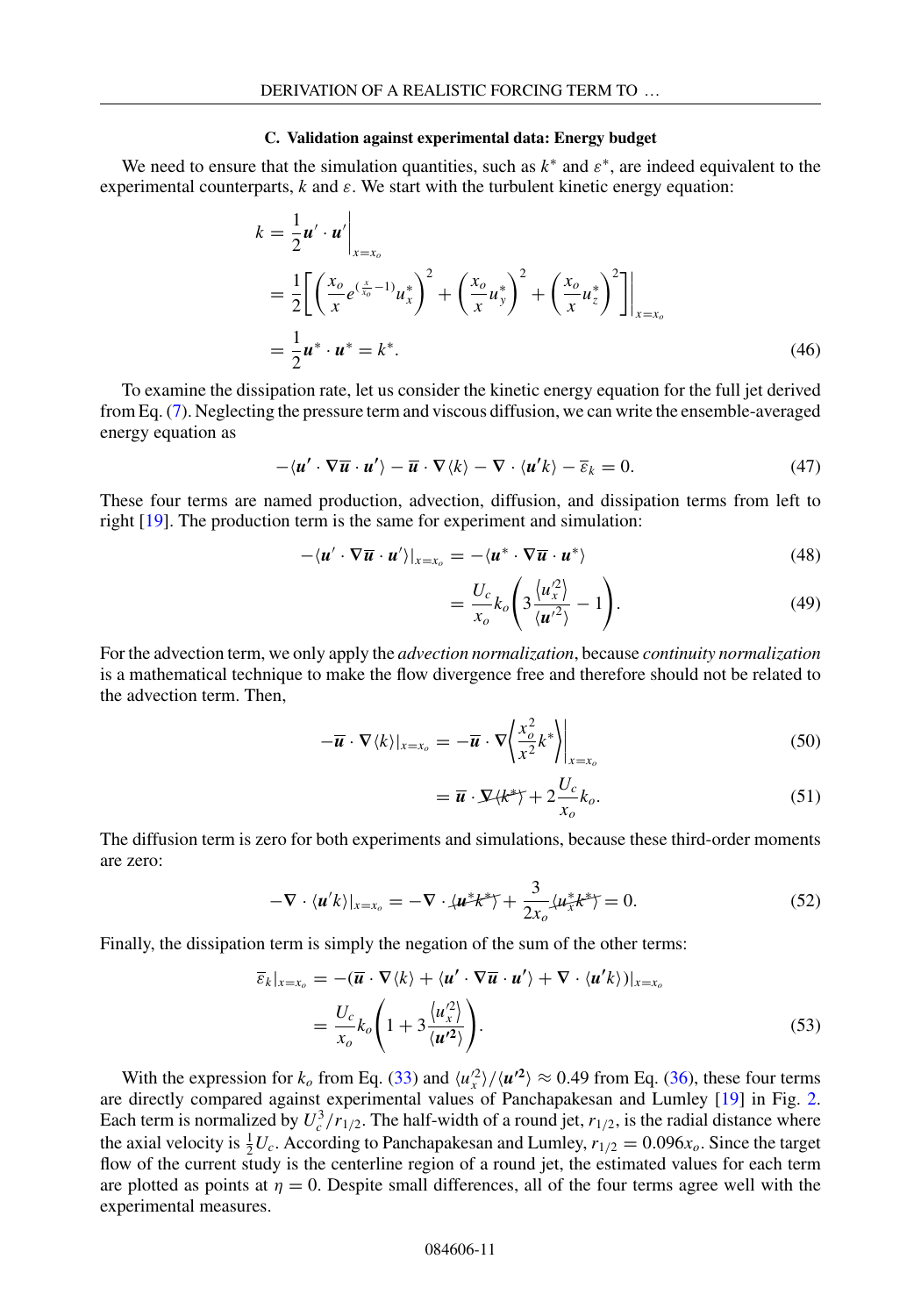<span id="page-11-0"></span>

FIG. 2. Energy budget comparison. Each term is normalized by  $U_c^3/r_{1/2}$ . The lines are experimental data from Ref.  $[19]$ , and the points are the estimated values from Eqs.  $(48)$ – $(53)$ .

Note that the expression for  $\bar{\epsilon}_k$  in Eq. [\(53\)](#page-10-0) is different from the expression for  $\epsilon_o$  in Eq. [\(34\)](#page-6-0). The difference is caused by the *continuity normalization*, which creates an extra term through  $\overline{u} \cdot \nabla \langle k \rangle$ . In other words,  $\varepsilon_k$  is equivalent to the sum of  $\varepsilon_o = 2vS_{ij}^*S_{ij}^*$  computed from our DNS and the additional term from the *continuity normalization*; i.e.,

$$
\overline{\varepsilon}_k = \varepsilon_o + 2 \frac{U_c}{x_o} k_o \left( \frac{\langle u_x'^2 \rangle}{\langle u'^2 \rangle} \right).
$$
\n(54)

## **D. Validation against experimental data: Single point values**

As demonstrated in Secs. [IVB](#page-8-0) and [IVC,](#page-10-0) the following values are the results of the DNS with the present source term:

$$
\frac{k_o}{U_c^2} \approx 0.0698,\tag{55}
$$

$$
\frac{\dot{\varepsilon}_k}{U_c^3/x_o} \approx 0.171. \tag{56}
$$

The three normalized scalar quantities,  $\frac{\langle u_x^2 \rangle}{\langle u_x^2 \rangle}$ ,  $\frac{k}{U_c^2}$ , and  $\frac{\varepsilon_k}{U_c^2/x_o}$ , are plotted as a function of Re<sub>*D*</sub> in Fig. [3.](#page-12-0) Boersma(98) and Boersma(04) are DNS data, and the rest are experiments. A dashed line is used to represent values of the current study for all the Reynolds numbers, since the results are independent of the Reynolds number. For the energy dissipation rate,  $\varepsilon_k$  is used instead of  $\varepsilon_o$ , because  $\varepsilon_k$  is the quantity equivalent to the dissipation in experiments.

One should first acknowledge that the published values do not completely agree with one another, even among experiments or computations. Instead, there seem to be some ranges of values for the respective parameters: 0.40–0.58 for  $\frac{\langle u_x^2 \rangle}{\langle u^2 \rangle}$ ; 0.05–0.09 for  $\frac{k}{U_c^2}$ ; and 0.08–0.23 for  $\frac{\varepsilon_k}{U_c^2}$ . Possible reasons for these differences include the state of the boundary layer on the nozzle wall, differences in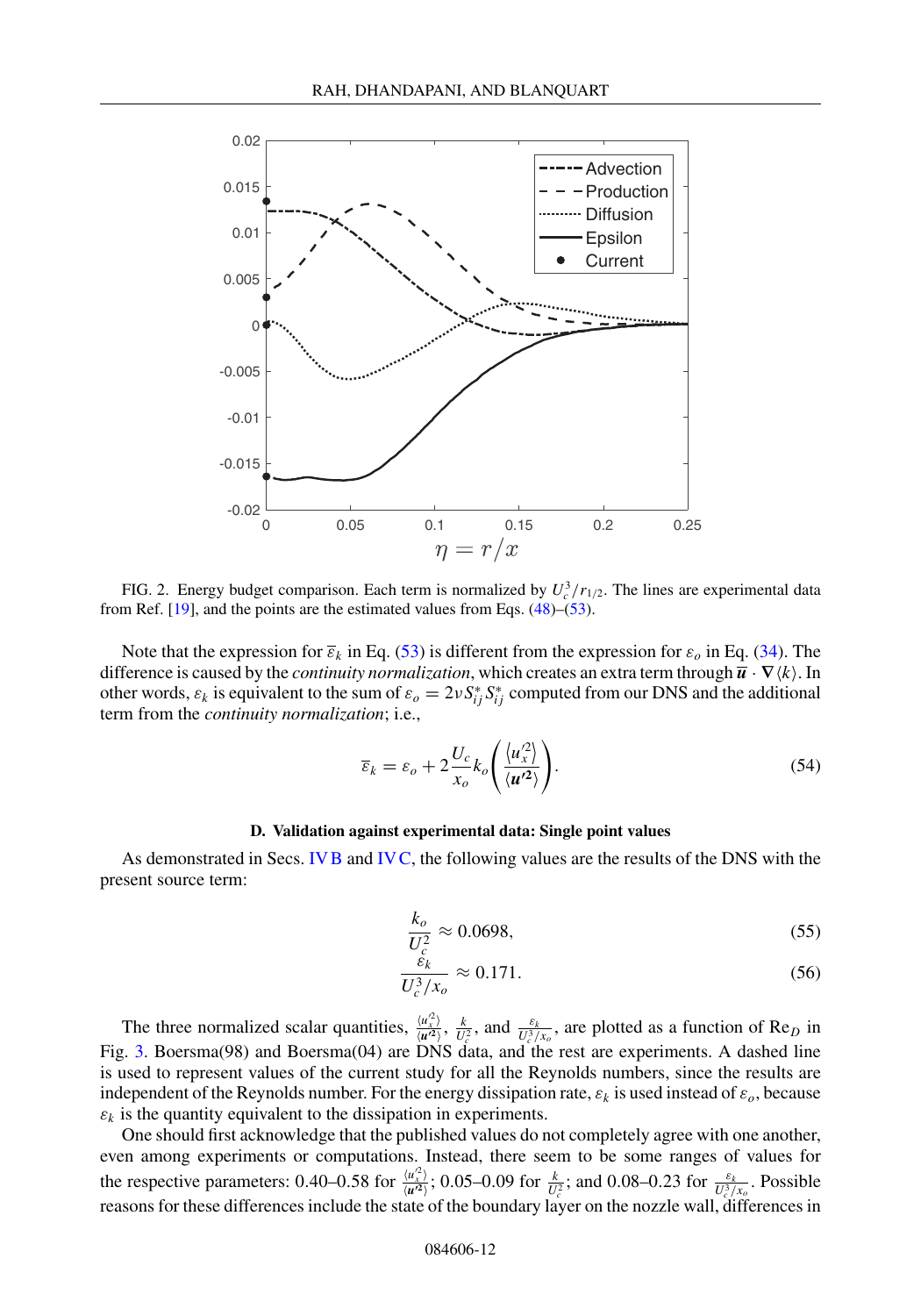<span id="page-12-0"></span>

FIG. 3. Single-point values comparison: (a) anisotropy  $\frac{\langle u_x^2 \rangle}{\langle u^2 \rangle}$ ; (b) normalized kinetic energy  $\frac{k}{U_c^2}$ ; (c) normalized dissipation rate  $\frac{\varepsilon_k}{U_c^3/x_o}$ . Boersma(98) [\[34\]](#page-15-0) and Boersma(04) [\[35\]](#page-16-0) are DNS. P&Li [\[36\]](#page-16-0), P&Lu [\[19\]](#page-15-0), Antonia [\[33\]](#page-15-0), Romano [\[28\]](#page-15-0), Xu [\[18\]](#page-15-0), W&F [\[25\]](#page-15-0), Burattini [\[17\]](#page-15-0), and Darisse [\[22\]](#page-15-0) are experiments.

the experimental techniques, and different ways to estimate derivatives. The value of each parameter for the current study lies within its respective range. Lundgren's forcing scheme would have  $\frac{\langle u_x^2 \rangle}{\langle u^2 \rangle} = 0.23$ 0*.*33, below the experimental values.

In addition, the origins of the forcing term are examined again in Fig. 4. *Mean* only uses the forcing term from  $\nabla \overline{u}$ . Thus, the forcing term is the first column of Table [I:](#page-5-0)  $f = \frac{U_c}{x_o} \langle u_x, -\frac{1}{2} u_y, -\frac{1}{2} u_z \rangle$ . *Mean*+*Adv* uses the forcing term from  $\nabla \overline{u}$  and the advection normalization; thus, the forcing term is the sum of the first and second columns of Table [I:](#page-5-0)  $f = \frac{U_c}{x_o} \langle 2u_x, \frac{1}{2}u_y, \frac{1}{2}u_z \rangle$ . All uses the original forcing term derived in Sec. [IIIB.](#page-3-0)

The time-averaged values from  $10\tau_o$  to  $50\tau_o$  are displayed in Table [IV.](#page-13-0) Also, the ranges for the experimental values are shown. Among the three forcing terms, only the original *All* forcing produces the turbulent characteristics of round jets correctly. These plots and table help to show that the two normalizations are essential to create the right turbulence.

## **E. Validation against experimental data: Energy spectra**

The energy spectrum is compared against the experiment of Burattini *et al.* [\[17\]](#page-15-0). The onedimensional energy spectrum,  $\phi(\kappa_1)$ , is defined as

$$
\int_0^\infty \phi(\kappa_1) d\kappa_1 = k,\tag{57}
$$

where  $\kappa_1$  is the wave number in the longitudinal direction.  $\phi(\kappa_1)$  is the Fourier-transformed function of the spatial correlation function  $\langle u'(x) \cdot u'(x+r_1) \rangle$ , where  $\langle \cdot \rangle$  is the volumetric averaging, and *r***<sup>1</sup>** is a vector in the longitudinal direction.



FIG. 4. Examination of the origins of the forcing term: (a) anisotropy  $\frac{\langle u_x^*^2 \rangle}{\langle u_x^* \rangle}$  $\frac{\langle u_{\overline{x}} \rangle}{\langle u^{*2} \rangle}$ ; (b) normalized kinetic energy  $\frac{k}{U_c^2}$ . The parameters are plotted as a function of the time normalized by the *a priori* eddy timescale, *τ<sub>o</sub>*. *All* (black) refers to the original forcing term; *Mean* (blue), the forcing term from ∇*u* only; and *Mean*+*Adv* (red), the forcing term from  $\nabla \overline{u}$  and advection normalization.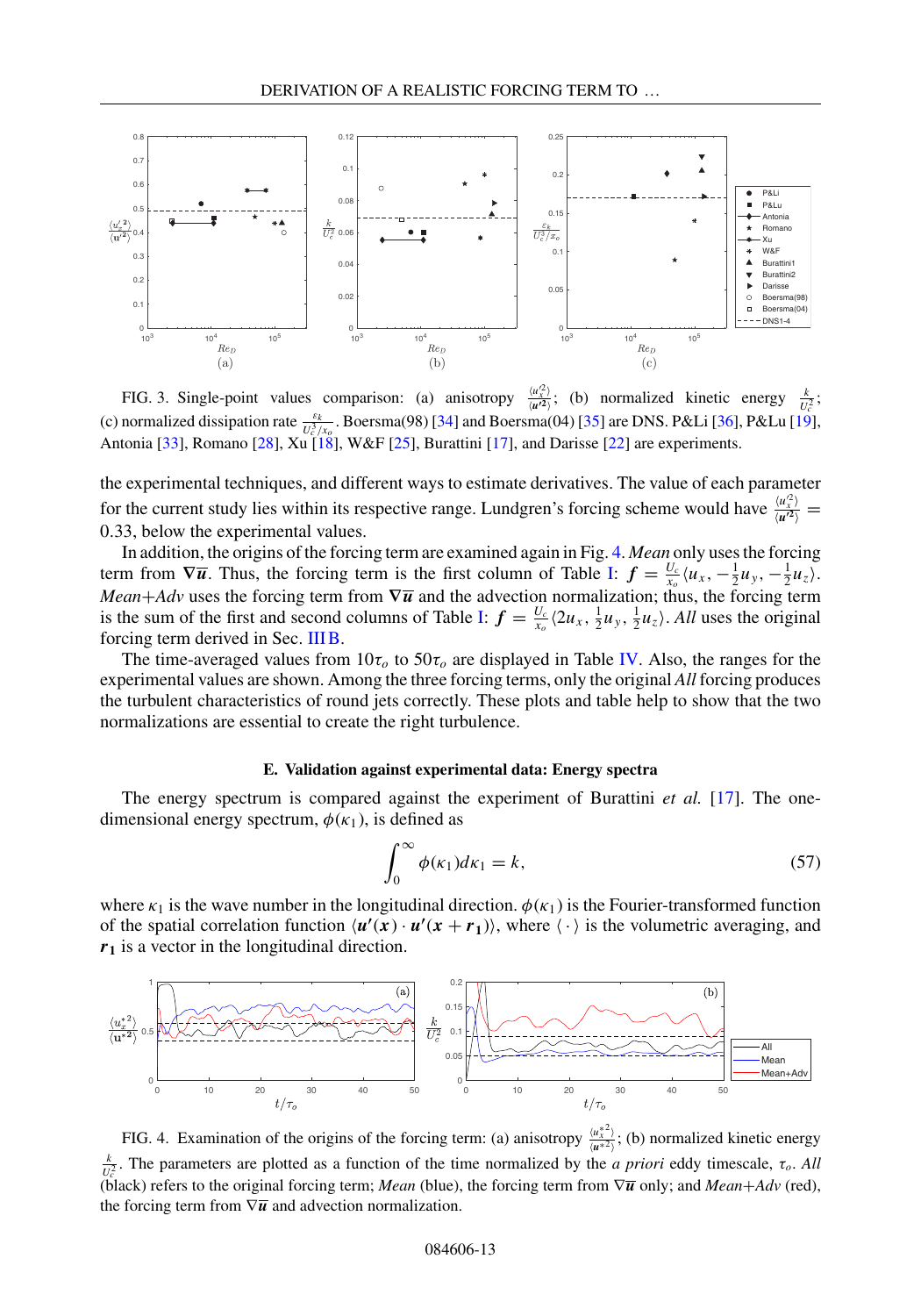|             | $\langle u_\tau^{*2} \rangle / \langle u^{*2} \rangle$ | $k/U_c^2$     |
|-------------|--------------------------------------------------------|---------------|
| All         | 0.49                                                   | 0.070         |
| Mean        | 0.73                                                   | 0.056         |
| $Mean+Adv$  | 0.60                                                   | 0.12          |
| Experiments | $0.40 - 0.58$                                          | $0.05 - 0.09$ |

<span id="page-13-0"></span>TABLE IV. Examination of the origins of the forcing term: timeaveraged values of turbulent parameters.

This spatial energy spectrum,  $\phi(\kappa_1)$ , can be easily computed in the triply periodic DNS. Since the governing equations in this study are in the Lagrangian reference frame, the spatial energy spectrum of our DNS can be compared to the temporal energy spectrum of an experiment, which assumes Taylor's frozen turbulence hypothesis [\[37\]](#page-16-0). The energy spectra from Burattini *et al.* and DNS4 are displayed in Fig. 5. The two spectra agree with each other very well in the inertial-convective subrange as well as in the dissipative subrange. The small deviation in the high-wave-number region may be caused by the estimation of *η* in the experiment.

Burattini *et al.* obtained the relation,  $\phi \sim \kappa^{-1.52}$ , by using a least squares fit to the spectrum in the inertial subrange. We use the following model spectrum from Pope [\[16\]](#page-15-0) to determine the power-law scaling:

$$
\phi(\kappa) = \alpha \varepsilon^{2/3} \kappa^{-n} f_L(\kappa L) f_\eta(\kappa \eta_k),\tag{58}
$$

$$
f_{\eta}(\kappa \eta_k) = \exp\left(-\beta \left[ \left( (\kappa \eta_k)^4 + c_{\eta}^4 \right)^{1/4} - c_{\eta} \right] \right),\tag{59}
$$

$$
f_L(\kappa L) = \left(\frac{\kappa L}{((\kappa L)^2 + c_L)^{1/2}}\right)^{11/3},\tag{60}
$$



FIG. 5. Comparison of normalized kinetic energy spectra in the longitudinal direction.  $u_k = (v \varepsilon)^{1/4}$  is the Kolmogorov velocity scale.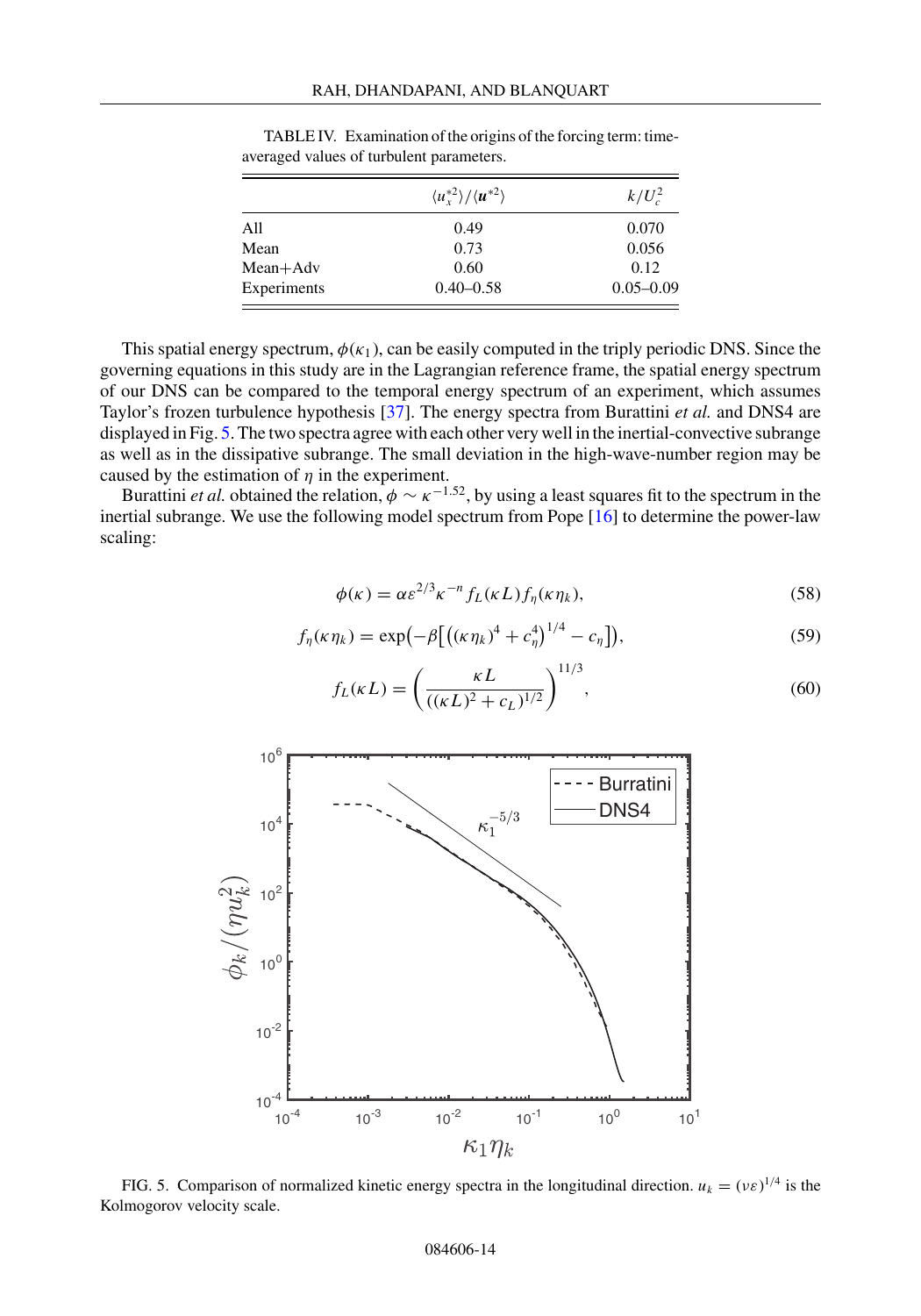<span id="page-14-0"></span>where  $\alpha$  is a constant and  $L = k^{3/2}/\varepsilon$ . For high Reynolds numbers,  $c_n = 0.2$ ,  $\beta = 4.7$ , and  $c_L$  = 6.78 should be appropriate, according to Pope [\[16\]](#page-15-0). A least-squares fit is used over the inertial subrange and the dissipation range with Eq. [\(58\)](#page-13-0) to determine  $C = 2.69$  and  $n = 1.50$ .

The scalings from Burattini *et al.* and our study are very close to each other, different from the high-Reynolds-number theoretical prediction of Kolmogorov [\[38\]](#page-16-0). The Reynolds numbers of both Burattini's experiment and DNS4 might not be high enough to reach  $n = -5/3$ , which is obtained as a result of assuming a very large Re.

#### **V. CONCLUSION**

Existing forcing schemes are numerical methods that successfully prevent the turbulence from decaying, but they were not derived by using the information of a specific flow. In contrast, the purpose of this work was to derive a forcing technique based on the physical properties of a practical turbulent flow. Reynolds decomposition with the mean velocity of a turbulent round jet was used to find the momentum equations for the fluctuating velocity. The resulting forcing terms are found to be anisotropic linear forcing terms in physical space.

First, the anisotropy  $\langle u_x^2 \rangle / \langle u^2 \rangle$ , kinetic energy *k*, and dissipation rate  $\varepsilon_k$  were compared against multiple experiments. DNS results were found to be within the range of experimental values. Then, the energy budget terms were compared against experimental values at the centerline of a turbulent round jet. Finally, the spectrum computed from the DNS data of the current study agrees well with that of Burattini *et al.*, including the scaling of about  $\kappa^{-1.5}$  in the inertial-convective region. Thus, it seems appropriate to conclude that the proposed forcing terms successfully produce the turbulent characteristics of a turbulent round jet in a triply periodic box.

The essence of this work is to show the possibility that a forcing technique (for 3D periodic box turbulence) can be based on the physics of a practical flow, instead of being an arbitrary numerical method as all the previous ones. The current forcing term is focused on the centerline of a jet in the self-similar region. It is also developed to be used only in a 3D periodic box of turbulence. We developed a forcing scheme for this local area on purpose, so that the forcing terms are simple and clear. By using similar derivation methods, however, more forcing terms can be discovered for different flow geometries.

# **ACKNOWLEDGMENTS**

The authors gratefully acknowledge funding from the National Science Foundation (CBET 1512771) and from the Air Force Office of Scientific Research (FA9550-16-1-0510) under the supervision of Dr. Chiping Li. In addition, K.J.R. acknowledges the financial support from the Samsung Scholarship Foundation.

- [1] P. L. Carroll, S. Verma, and G. Blanquart, A novel forcing technique to simulate turbulent mixing in a decaying scalar field, [Phys. Fluids](https://doi.org/10.1063/1.4819782) **[25](https://doi.org/10.1063/1.4819782)**, [095102](https://doi.org/10.1063/1.4819782) [\(2013\)](https://doi.org/10.1063/1.4819782).
- [2] P. L. Carroll and G. Blanquart, A proposed modification to Lundgren's physical space velocity forcing method for isotropic turbulence, [Phys. Fluids](https://doi.org/10.1063/1.4826315) **[25](https://doi.org/10.1063/1.4826315)**, [105114](https://doi.org/10.1063/1.4826315) [\(2013\)](https://doi.org/10.1063/1.4826315).
- [3] S. Ghosal, T. S. Lund, P. Moin, and K. Akselvoll, A dynamic localization model for large-eddy simulation of turbulent flows, [J. Fluid Mech.](https://doi.org/10.1017/S0022112095000711) **[286](https://doi.org/10.1017/S0022112095000711)**, [229](https://doi.org/10.1017/S0022112095000711) [\(1995\)](https://doi.org/10.1017/S0022112095000711).
- [4] D. Carati, S. Ghosal, and P. Moin, On the representation of backscatter in dynamic localization models, [Phys. Fluids](https://doi.org/10.1063/1.868585) **[7](https://doi.org/10.1063/1.868585)**, [606](https://doi.org/10.1063/1.868585) [\(1995\)](https://doi.org/10.1063/1.868585).
- [5] J. R. Chasnov, Simulation of the Kolmogorov inertial subrange using an improved subgrid model, [Phys. Fluids A](https://doi.org/10.1063/1.857878) **[3](https://doi.org/10.1063/1.857878)**, [188](https://doi.org/10.1063/1.857878) [\(1991\)](https://doi.org/10.1063/1.857878).
- [6] N. P. Sullivan, S. Mahalingam, and R. M. Kerr, Deterministic forcing of homogeneous, isotropic turbulence, [Phys. Fluids](https://doi.org/10.1063/1.868274) **[6](https://doi.org/10.1063/1.868274)**, [1612](https://doi.org/10.1063/1.868274) [\(1994\)](https://doi.org/10.1063/1.868274).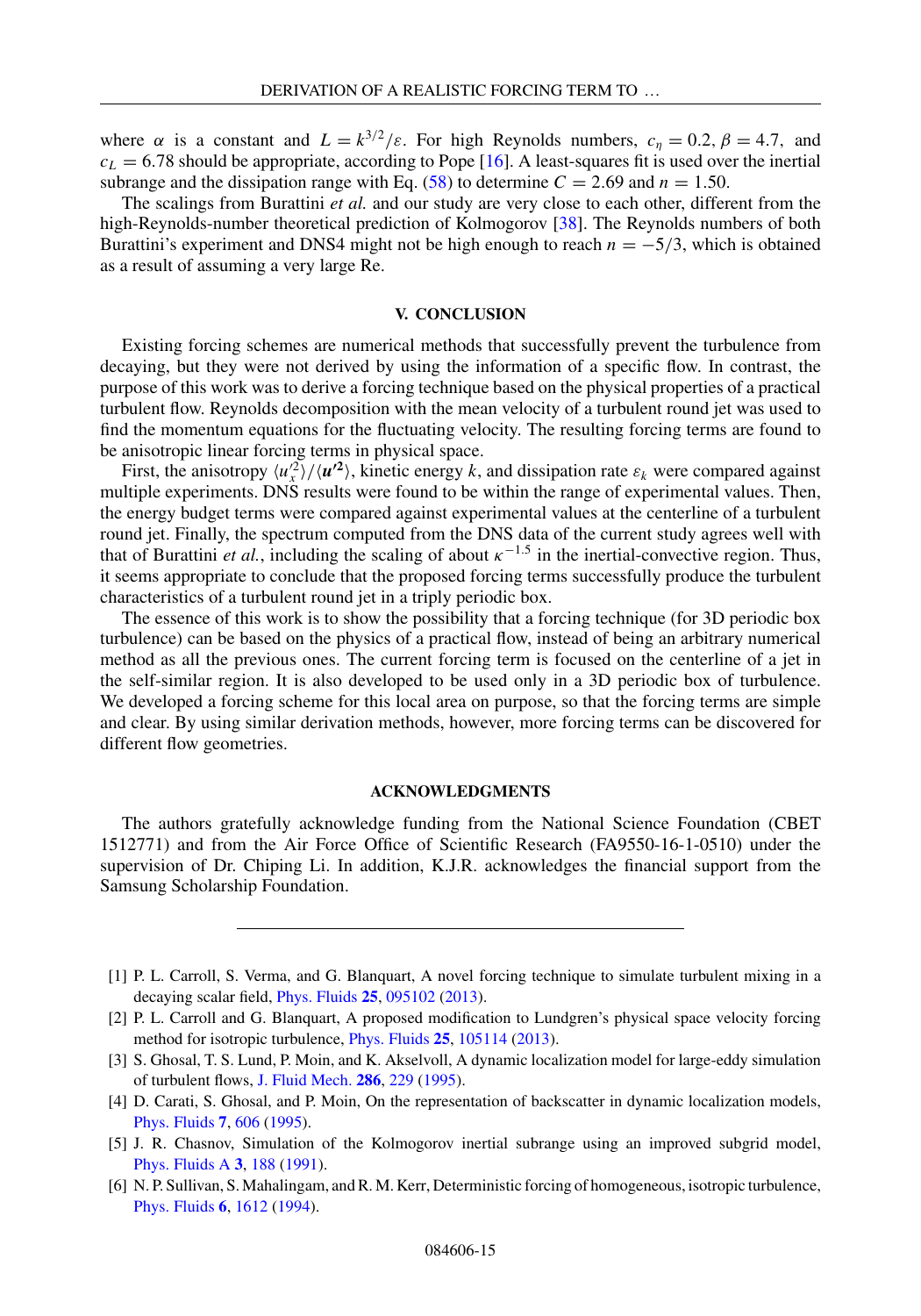- <span id="page-15-0"></span>[7] C. Seror, P. Sagaut, C. Bailly, and D. Juvé, On the radiated noise computed by large-eddy simulation, [Phys. Fluids](https://doi.org/10.1063/1.1336150) **[13](https://doi.org/10.1063/1.1336150)**, [476](https://doi.org/10.1063/1.1336150) [\(2001\)](https://doi.org/10.1063/1.1336150).
- [8] B. Savard, B. Bobbitt, and G. Blanquart, Structure of a high Karlovitz *n*-C7H16 premixed turbulent flame, [Proc. Combust. Inst.](https://doi.org/10.1016/j.proci.2014.06.133) **[35](https://doi.org/10.1016/j.proci.2014.06.133)**, [1377](https://doi.org/10.1016/j.proci.2014.06.133) [\(2015\)](https://doi.org/10.1016/j.proci.2014.06.133).
- [9] A. Y. Poludnenko and E. S. Oran, The interaction of high-speed turbulence with flames: Global properties and internal flame structure, [Combust. Flame](https://doi.org/10.1016/j.combustflame.2009.11.018) **[157](https://doi.org/10.1016/j.combustflame.2009.11.018)**, [995](https://doi.org/10.1016/j.combustflame.2009.11.018) [\(2010\)](https://doi.org/10.1016/j.combustflame.2009.11.018).
- [10] P. E. Hamlington, A. Y. Poludnenko, and E. S. Oran, Intermittency in premixed turbulent reacting flows, [Phys. Fluids](https://doi.org/10.1063/1.4729615) **[24](https://doi.org/10.1063/1.4729615)**, [075111](https://doi.org/10.1063/1.4729615) [\(2012\)](https://doi.org/10.1063/1.4729615).
- [11] V. Eswaran and S. B. Pope, An examination of forcing in direct numerical simulations of turbulence, [Comput. Fluids](https://doi.org/10.1016/0045-7930(88)90013-8) **[16](https://doi.org/10.1016/0045-7930(88)90013-8)**, [257](https://doi.org/10.1016/0045-7930(88)90013-8) [\(1988\)](https://doi.org/10.1016/0045-7930(88)90013-8).
- [12] N. Wax, *Selected Papers on Noise and Stochastic Processes* (Courier Dover, New York, 1954).
- [13] K. Alvelius, Random forcing of three-dimensional homogeneous turbulence, [Phys. Fluids](https://doi.org/10.1063/1.870050) **[11](https://doi.org/10.1063/1.870050)**, [1880](https://doi.org/10.1063/1.870050) [\(1999\)](https://doi.org/10.1063/1.870050).
- [14] T. S. Lundgren, Linearly forced isotropic turbulence, in *Annual Research Briefs* (Center for Turbulence Research, Stanford, 2003), pp. 461–473.
- [15] C. Rosales and C. Meneveau, Linear forcing in numerical simulations of isotropic turbulence: Physical space implementations and convergence properties, [Phys. Fluids](https://doi.org/10.1063/1.2047568) **[17](https://doi.org/10.1063/1.2047568)**, [095106](https://doi.org/10.1063/1.2047568) [\(2005\)](https://doi.org/10.1063/1.2047568).
- [16] S. B. Pope, *Turbulent Flows* (Cambridge University Press, Cambridge, 2001).
- [17] P. Burattini, R. A. Antonia, and L. Danaila, Similarity in the far field of a turbulent round jet, [Phys. Fluids](https://doi.org/10.1063/1.1833414) **[17](https://doi.org/10.1063/1.1833414)**, [025101](https://doi.org/10.1063/1.1833414) [\(2005\)](https://doi.org/10.1063/1.1833414).
- [18] G. Xu and R. Antonia, Effect of different initial conditions on a turbulent round free jet, [Exp. Fluids](https://doi.org/10.1007/s00348-002-0523-7) **[33](https://doi.org/10.1007/s00348-002-0523-7)**, [677](https://doi.org/10.1007/s00348-002-0523-7) [\(2002\)](https://doi.org/10.1007/s00348-002-0523-7).
- [19] N. R. Panchapakesan and J. L. Lumley, Turbulence measurements in axisymmetric jets of air and helium. Part 1. Air jet, [J. Fluid Mech.](https://doi.org/10.1017/S0022112093000096) **[246](https://doi.org/10.1017/S0022112093000096)**, [197](https://doi.org/10.1017/S0022112093000096) [\(1993\)](https://doi.org/10.1017/S0022112093000096).
- [20] H. J. Hussein, S. P. Capp, and W. K. George, Velocity measurements in a high-Reynolds-number, momentum-conserving, axisymmetric, turbulent jet, [J. Fluid Mech.](https://doi.org/10.1017/S002211209400323X) **[258](https://doi.org/10.1017/S002211209400323X)**, [31](https://doi.org/10.1017/S002211209400323X) [\(1994\)](https://doi.org/10.1017/S002211209400323X).
- [21] G. N. Abramovich, *The Theory of Turbulent Jets* (MIT Press, Cambridge, 1963).
- [22] A. Darisse, J. Lemay, and A. Benaïssa, Budgets of turbulent kinetic energy, Reynolds stresses, variance of temperature fluctuations and turbulent heat fluxes in a round jet, [J. Fluid Mech.](https://doi.org/10.1017/jfm.2015.245) **[774](https://doi.org/10.1017/jfm.2015.245)**, [95](https://doi.org/10.1017/jfm.2015.245) [\(2015\)](https://doi.org/10.1017/jfm.2015.245).
- [23] P.-K. Yeung and S. B. Pope, Lagrangian velocity statistics obtained from direct numerical simulations of homogeneous turbulence, in *6th Symposium on Turbulent Shear Flows* (Springer-Verlag, Berlin, 1987), pp. 3–7.
- [24] P.-K. Yeung and S. B. Pope, Lagrangian statistics from direct numerical simulations of isotropic turbulence, [J. Fluid Mech.](https://doi.org/10.1017/S0022112089002697) **[207](https://doi.org/10.1017/S0022112089002697)**, [531](https://doi.org/10.1017/S0022112089002697) [\(1989\)](https://doi.org/10.1017/S0022112089002697).
- [25] I. Wygnanski and H. Fiedler, Some measurements in the self-preserving jet, [J. Fluid Mech.](https://doi.org/10.1017/S0022112069000358) **[38](https://doi.org/10.1017/S0022112069000358)**, [577](https://doi.org/10.1017/S0022112069000358) [\(1969\)](https://doi.org/10.1017/S0022112069000358).
- [26] A. P. Vouros and T. Panidis, Turbulent properties of a low Reynolds number, axisymmetric, pipe jet, [Exp. Therm. Fluid Sci.](https://doi.org/10.1016/j.expthermflusci.2012.05.012) **[44](https://doi.org/10.1016/j.expthermflusci.2012.05.012)**, [42](https://doi.org/10.1016/j.expthermflusci.2012.05.012) [\(2013\)](https://doi.org/10.1016/j.expthermflusci.2012.05.012).
- [27] D. R. Webster, P. J. W. Roberts, and L. Ra'ad, Simultaneous DPTV/PLIF measurements of a turbulent jet, [Exp. Fluids](https://doi.org/10.1007/s003480000137) **[30](https://doi.org/10.1007/s003480000137)**, [65](https://doi.org/10.1007/s003480000137) [\(2001\)](https://doi.org/10.1007/s003480000137).
- [28] G. P. Romano and R. A. Antonia, Longitudinal and transverse structure functions in a turbulent round jet: Effect of initial conditions and Reynolds number, [J. Fluid Mech.](https://doi.org/10.1017/S0022112001003901) **[436](https://doi.org/10.1017/S0022112001003901)**, [231](https://doi.org/10.1017/S0022112001003901) [\(2001\)](https://doi.org/10.1017/S0022112001003901).
- [29] R. A. Antonia, B. R. Satyaprakash, and F. Hussain, Measurements of dissipation rate and some other characteristics of turbulent plane and circular jets, [Phys. Fluids](https://doi.org/10.1063/1.863055) **[23](https://doi.org/10.1063/1.863055)**, [695](https://doi.org/10.1063/1.863055) [\(1980\)](https://doi.org/10.1063/1.863055).
- [30] O. Desjardins, G. Blanquart, G. Balarac, and H. Pitsch, High order conservative finite difference scheme for variable density low Mach number turbulent flows, [J. Comput. Phys.](https://doi.org/10.1016/j.jcp.2008.03.027) **[227](https://doi.org/10.1016/j.jcp.2008.03.027)**, [7125](https://doi.org/10.1016/j.jcp.2008.03.027) [\(2008\)](https://doi.org/10.1016/j.jcp.2008.03.027).
- [31] T. Passot and A. Pouquet, Numerical simulation of compressible homogeneous flows in the turbulent regime, [J. Fluid Mech.](https://doi.org/10.1017/S0022112087002167) **[181](https://doi.org/10.1017/S0022112087002167)**, [441](https://doi.org/10.1017/S0022112087002167) [\(1987\)](https://doi.org/10.1017/S0022112087002167).
- [32] P. L. Carroll, Towards understanding the mixing characteristics of turbulent buoyant flows, Ph.D. thesis, California Institute of Technology, 2014 (unpublished).
- [33] R. A. Antonia and Q. Zhao, Effect of initial conditions on a circular jet, [Exp. Fluids](https://doi.org/10.1007/s003480100289) **[31](https://doi.org/10.1007/s003480100289)**, [319](https://doi.org/10.1007/s003480100289) [\(2001\)](https://doi.org/10.1007/s003480100289).
- [34] B. J. Boersma, G. Brethouwer, and F. T. M. Nieuwstadt, A numerical investigation on the effect of the inflow conditions on the self-similar region of a round jet, [Phys. Fluids](https://doi.org/10.1063/1.869626) **[10](https://doi.org/10.1063/1.869626)**, [899](https://doi.org/10.1063/1.869626) [\(1998\)](https://doi.org/10.1063/1.869626).